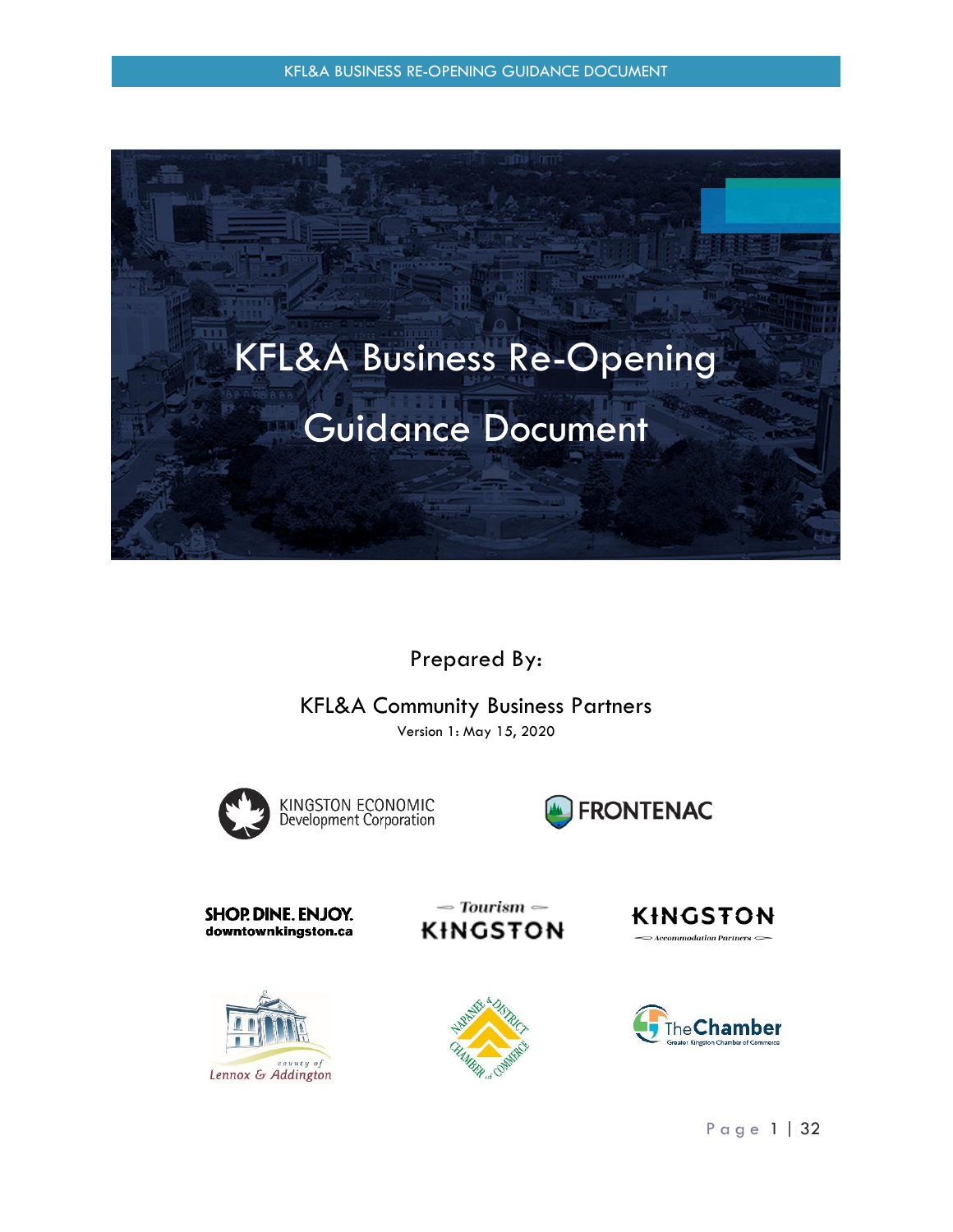## **Contents**

| Hotel/ Accommodation & Short Term Rental Re-Opening Cleaning Scope of Work 20 |  |
|-------------------------------------------------------------------------------|--|
|                                                                               |  |
|                                                                               |  |
|                                                                               |  |
|                                                                               |  |
|                                                                               |  |
|                                                                               |  |
|                                                                               |  |
|                                                                               |  |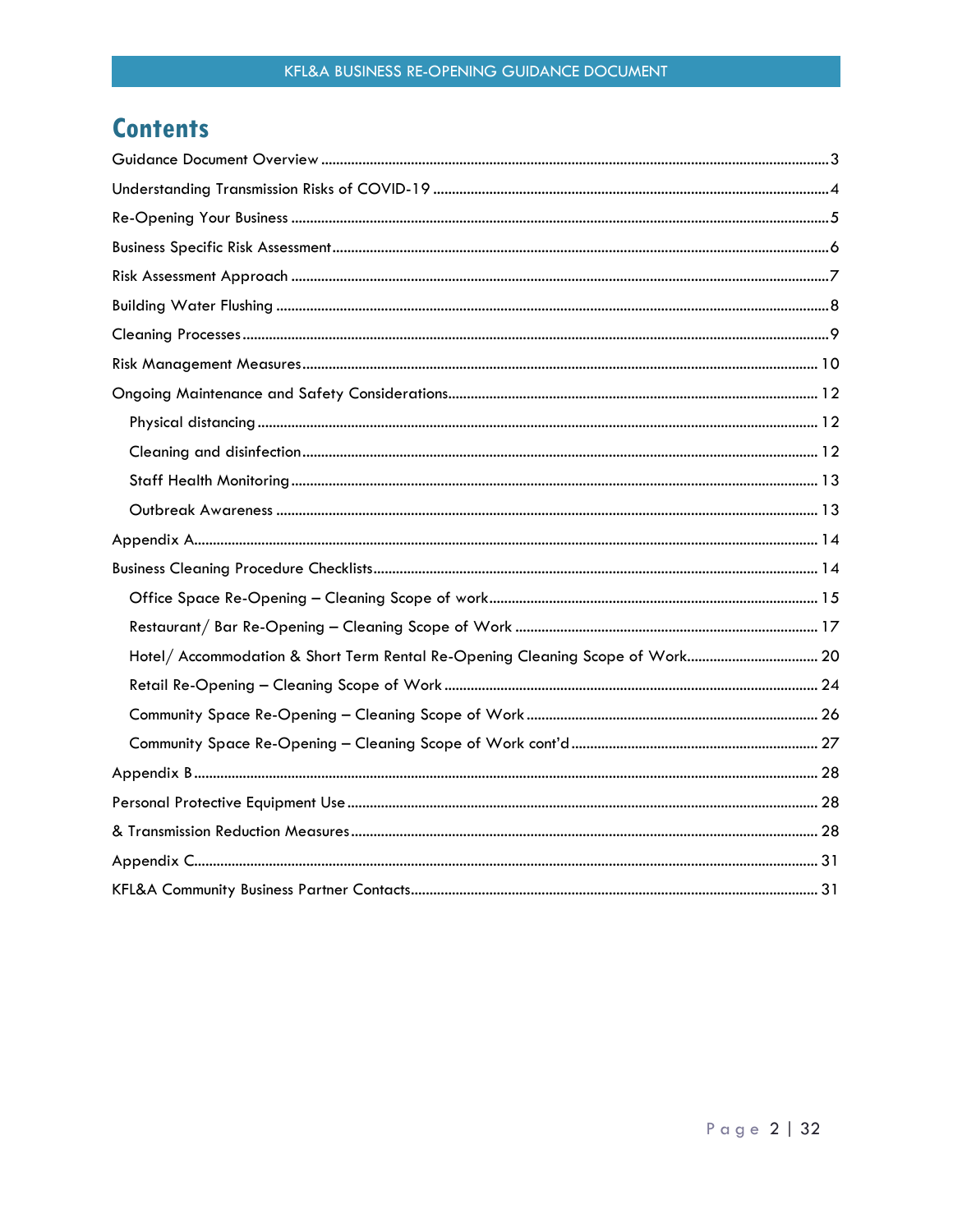### <span id="page-2-0"></span>**Guidance Document Overview**

The following guidance document has been developed through consultation and review of industry best practices, available health and safety resources and input from various industry professionals. Based on the lack of a formal regulated document at this time, the process for re-occupancy of commercial, community and public spaces outlined herein should be used as a resource and basic framework to assist businesses and organizations as they plan for the varied stages of reopening.

Should you have any questions with respect to worker, occupant, customer or client health and safety, please consult with a health care professional for specific recommendations.

If your organization is represented by a collaborative Union, has an in-house Joint Health and Safety Committee or a Human Resources team, we strongly suggest that you consult your safety representatives prior to initiating any action plan.

We encourage you to seek additional assistance through your local health and safety organizations if you have specific concerns or wish to engage third party practitioners for expert assistance.

If you have any questions with respect to essential service or operational allowances, please connect with one of your KFL&A Community Business Partners for direction and sector staging for re-opening.

As our business and community members' health and safety is a top priority, we encourage you to connect with us at any time for assistance or further direction.

Stay Well,

Your KFL&A Community Business Partners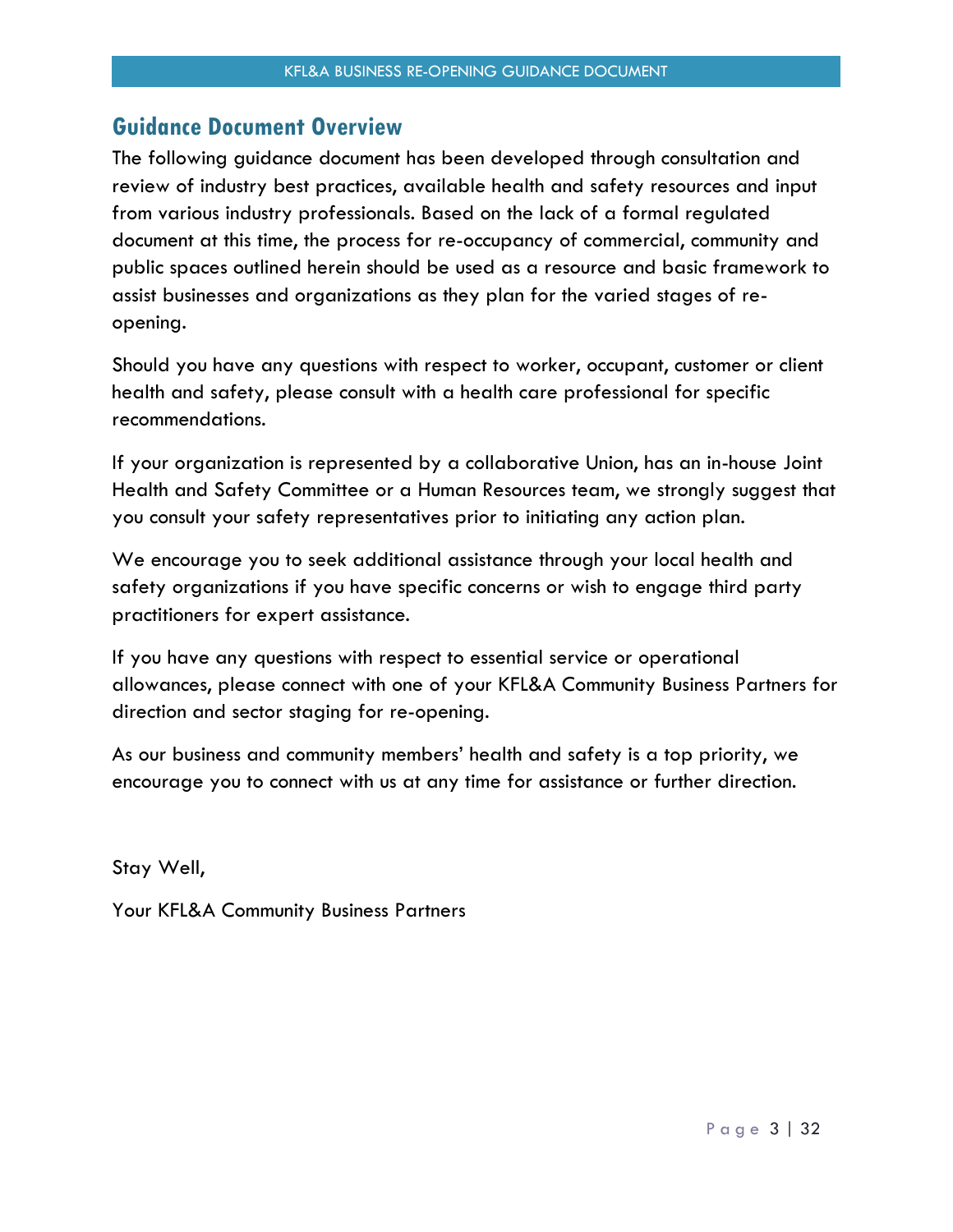## <span id="page-3-0"></span>**Understanding Transmission Risks of COVID-19**

Before implementing your business specific action plan, and prior to re-opening, you should ensure your management teams and your staff are aware of the risk hierarchy of COVID-19 transmissions. It's not uncommon that in situations involving health & safety, staff and customer based concern often outweigh potential risk.

For this reason; by adequately communicating the risks, your specific protective actions and communicating some degree of a completed risk assessment, will put many people at ease as you roll out your re-opening strategy.

The following is a general overview of transmission risks:

| <b>Higher Risk</b>                                                                                                          |
|-----------------------------------------------------------------------------------------------------------------------------|
| • Droplet & Direct Contact (i.e., mouth transmission through sneezing,<br>coughing, exchange or consumption of fluids etc.) |
| <b>Lower Risk</b>                                                                                                           |
| • Indirect Contact (i.e., surface contact, material handling etc.)                                                          |
| Low Risk                                                                                                                    |
| the contract of the contract of the contract of the contract of the contract of the contract of the contract of<br>.        |

 Airborne Transmission (i.e., ventilation systems, Heating and Air Conditioning systems)

Based on feedback and discussion with health and risk assessment professionals, the Low Risk transmission of COVID-19 is considered an unlikely pathway for the virus and will not be discussed within this guidance document.

This information is based on data suggesting the predominant amount of transmitted cases of COVID-19 to date, were understood to be transmitted through the Higher Risk activities outlined above. We strongly encourage you to contact an air handling equipment professional or third party professional if you have concerns or questions regarding airborne transmission risks in your business.

The following are additional resources for up to date business guidance.

- [Resources to Prevent COVID-19 in the Workplace](https://linkprotect.cudasvc.com/url?a=https%3a%2f%2fwww.ontario.ca%2fpage%2fresources-prevent-covid-19-workplace&c=E,1,2pD5oNjzRGbRLCvVrcpt6ZO8gIyoR7jceLkOPKSgVaYguO0reybu85Mk77QlOb98jopSR9Jk9dZ45Vj0hZtPblxDTP3ewrXFI7kmIffO7_Zh&typo=1) [\(https://www.ontario.ca/page/resources-prevent-covid-19-workplace\)](https://www.ontario.ca/page/resources-prevent-covid-19-workplace)
- [COVID-19 Guidance for Food Premises](https://linkprotect.cudasvc.com/url?a=http%3a%2f%2fwww.health.gov.on.ca%2fen%2fpro%2fprograms%2fpublichealth%2fcoronavirus%2fdocs%2f2019_food_premise_guidance.pdf&c=E,1,GSL_2Nzfd56nGoXbo2rM6b9kOm9xBmMTvS9gBA46ueGvjRJNmdUqreFBMPAwsiBFhosUc406En9U7sDVCoXRS3m1_bOAykcZ4vl1A0VGgdd2VhGf0ediRnxZ4Y0,&typo=1) [\(http://www.health.gov.on.ca/en/pro/programs/publichealth/coronavirus/docs/2019\\_food\\_premise\\_guid](http://www.health.gov.on.ca/en/pro/programs/publichealth/coronavirus/docs/2019_food_premise_guidance.pdf) [ance.pdf\)](http://www.health.gov.on.ca/en/pro/programs/publichealth/coronavirus/docs/2019_food_premise_guidance.pdf)
- [COVID-19 Guidance: Essential Workplaces](https://linkprotect.cudasvc.com/url?a=http%3a%2f%2fwww.health.gov.on.ca%2fen%2fpro%2fprograms%2fpublichealth%2fcoronavirus%2fdocs%2f2019_essential_workplaces_guidance.pdf&c=E,1,F-WTOPkW6ISGnXBnGGUGRpTMHIjN0hAmMDO4LHdSHs61_wPqbML3t3yEvTaJbq86TqTzjxdhemkos7DMiG4XnPvg-rgBy5SwDeR_ArVyfU701tVL_uOksOB5&typo=1) [\(http://www.health.gov.on.ca/en/pro/programs/publichealth/coronavirus/docs/2019\\_food\\_premise\\_guid](http://www.health.gov.on.ca/en/pro/programs/publichealth/coronavirus/docs/2019_food_premise_guidance.pdf) [ance.pdf\)](http://www.health.gov.on.ca/en/pro/programs/publichealth/coronavirus/docs/2019_food_premise_guidance.pdf)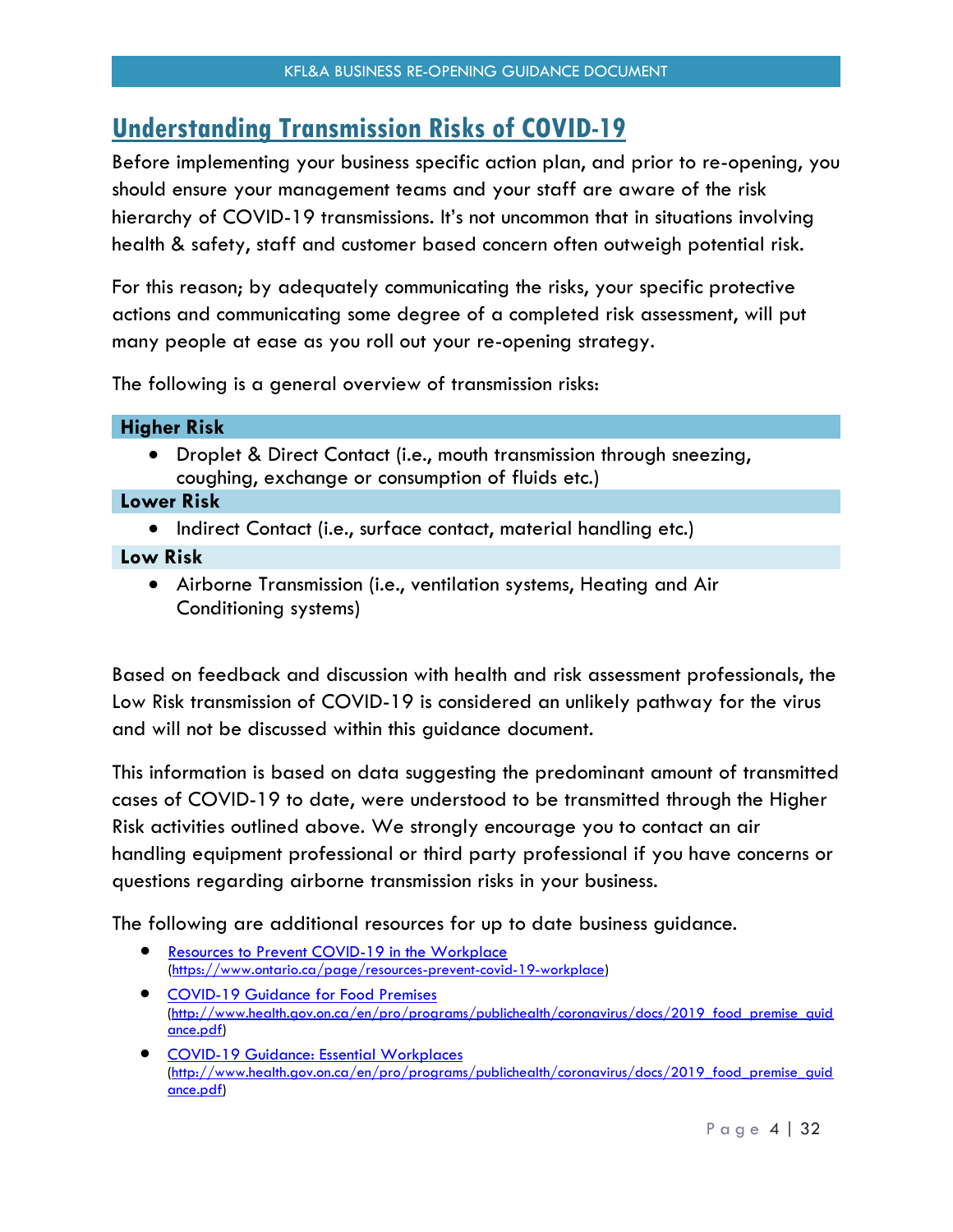### <span id="page-4-0"></span>**Re-Opening Your Business**

The predominant risks associated with COVID-19 transmission are through interaction with occupants, staff or the public (Higher risk activities). A successful reopening plan will ensure that cleaning procedures focus on key touchpoints in the operation, and the implementation of risk management procedures to reduce transmission through proximity or interaction.

Cleaning checklists provided in **Appendix A** have been developed based on specific industry sectors and vary by exact scenario. If you or your team are uncomfortable with the cleaning procedures outlined, we encourage you to seek professional assistance. Your KFL&A community business support partners may be contacted at any time for a list of qualified cleaning contractors in KFL&A.

If you operate a business that deals with customers who may have compromised immune systems or are in the high risk age groups (i.e., >65 years or <5 years of age) please consult with health agency resources to ensure additional measures and procedures are not required for your re-opening.

We suggest you take the following steps as you look to re-open;

- 1. Risk assessment of your operations;
- 2. Communicate your action plan with staff;
- 3. Evaluate the need to flush your water system;
- 4. Develop and commence cleaning procedures;
- 5. Implement any risk management measures;
- 6. Implement Staff health screening and new health & safety protocols.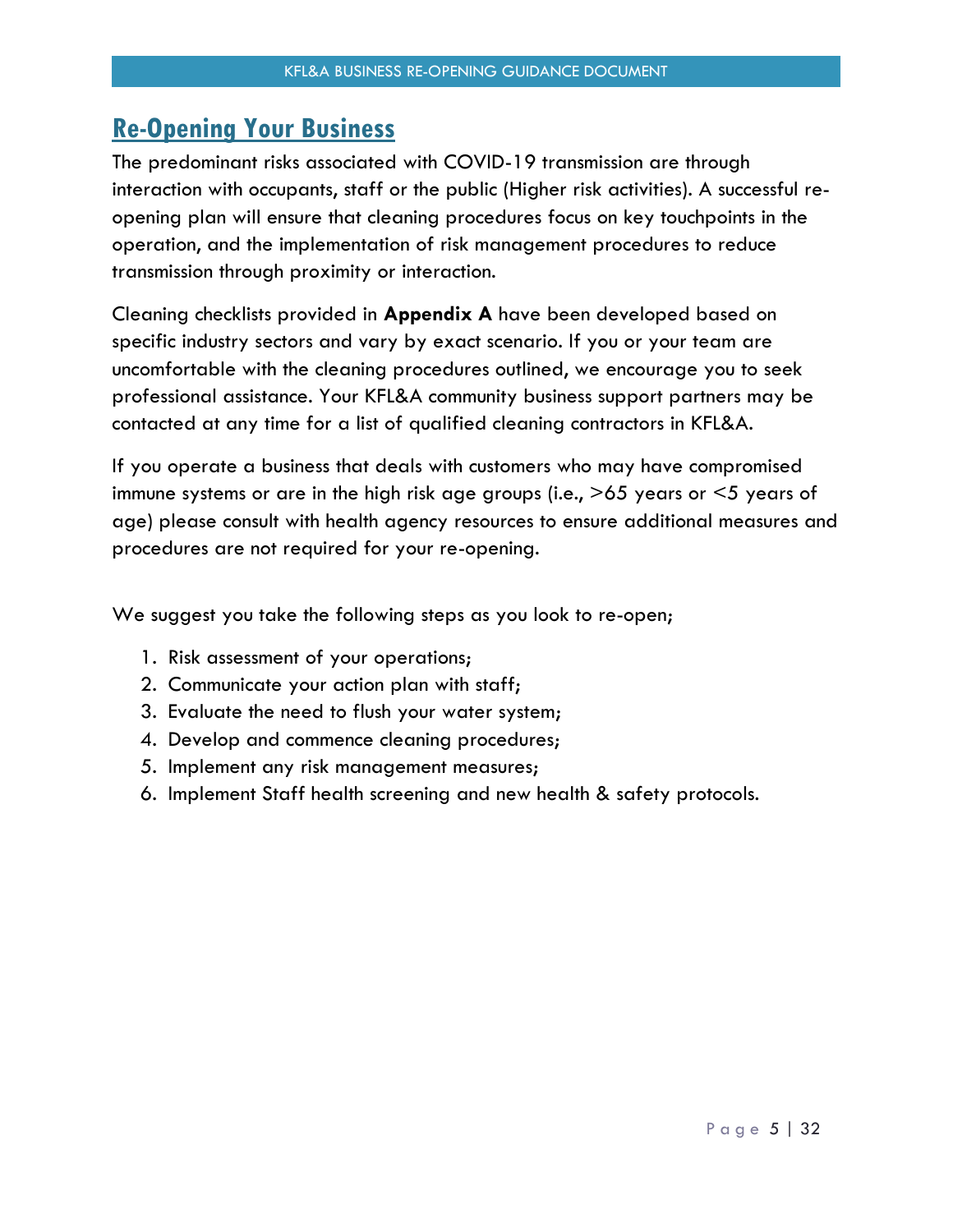### <span id="page-5-0"></span>**Business Specific Risk Assessment**

Before you make a shopping list of cleaners, disinfectants or finding a local supplier of transparent sheeting, it is essential to consider the specific risks that are or will be present as you look to re-open your business. This step will help you understand the time and cost involved as you look to re-open.

The risk assessment approach is a common industry practice for developing steps that make up a good action-plan.

The positive consequence of performing a risk assessment for your operation is the ability to show your teams, suppliers and patrons that you have taken into account their safety prior to re-opening.

Here are some examples of potential risks to consider as you look to re-open your business. Please note that these are primarily for context and your individual needs will vary based on sector and site conditions.

| <b>Office Space</b>                                                                                                                                                                                                                                                | Retail                                                                                                                                                                                                                                                              | Restaurant/Bar                                                                                                                                                                                              |
|--------------------------------------------------------------------------------------------------------------------------------------------------------------------------------------------------------------------------------------------------------------------|---------------------------------------------------------------------------------------------------------------------------------------------------------------------------------------------------------------------------------------------------------------------|-------------------------------------------------------------------------------------------------------------------------------------------------------------------------------------------------------------|
| Office layout<br>(where people walk)<br>Touchpoints<br>(handles, photocopier)<br><b>Staffing levels based</b><br>on office size<br>(should you consider a<br>staggered staff level)<br><b>Elevators</b><br>Kitchenette usage<br>Washrooms<br>Reception<br>Meetings | <b>Customer interactions</b><br><b>Product handling</b><br>$\bullet$<br>Customer traffic flow<br>Payment measures<br>Staff protection<br><b>Cleaning procedures</b><br>Customer overflow<br>management<br>Delivery reception<br>Activities in<br>neighboring spaces | Food and drink<br>preparation<br>Seating density<br>Table cleaning<br>Washroom access<br>Staff health checks<br>Payment methods<br>Capacity adjustments<br><b>Customer interactions</b><br>Product delivery |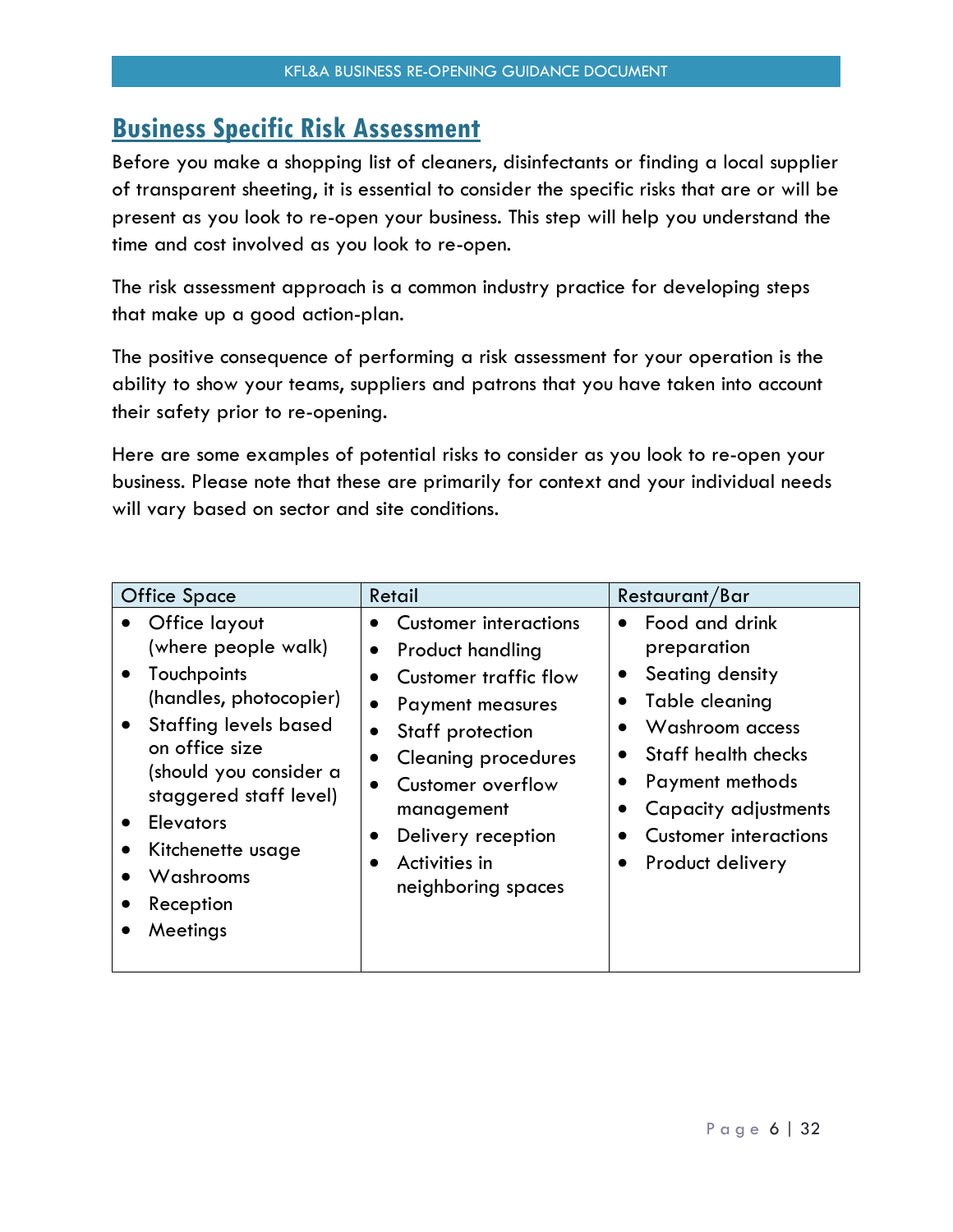

### KFL&A BUSINESS RE-OPENING GUIDANCE DOCUMENT

P a g e 7 | 32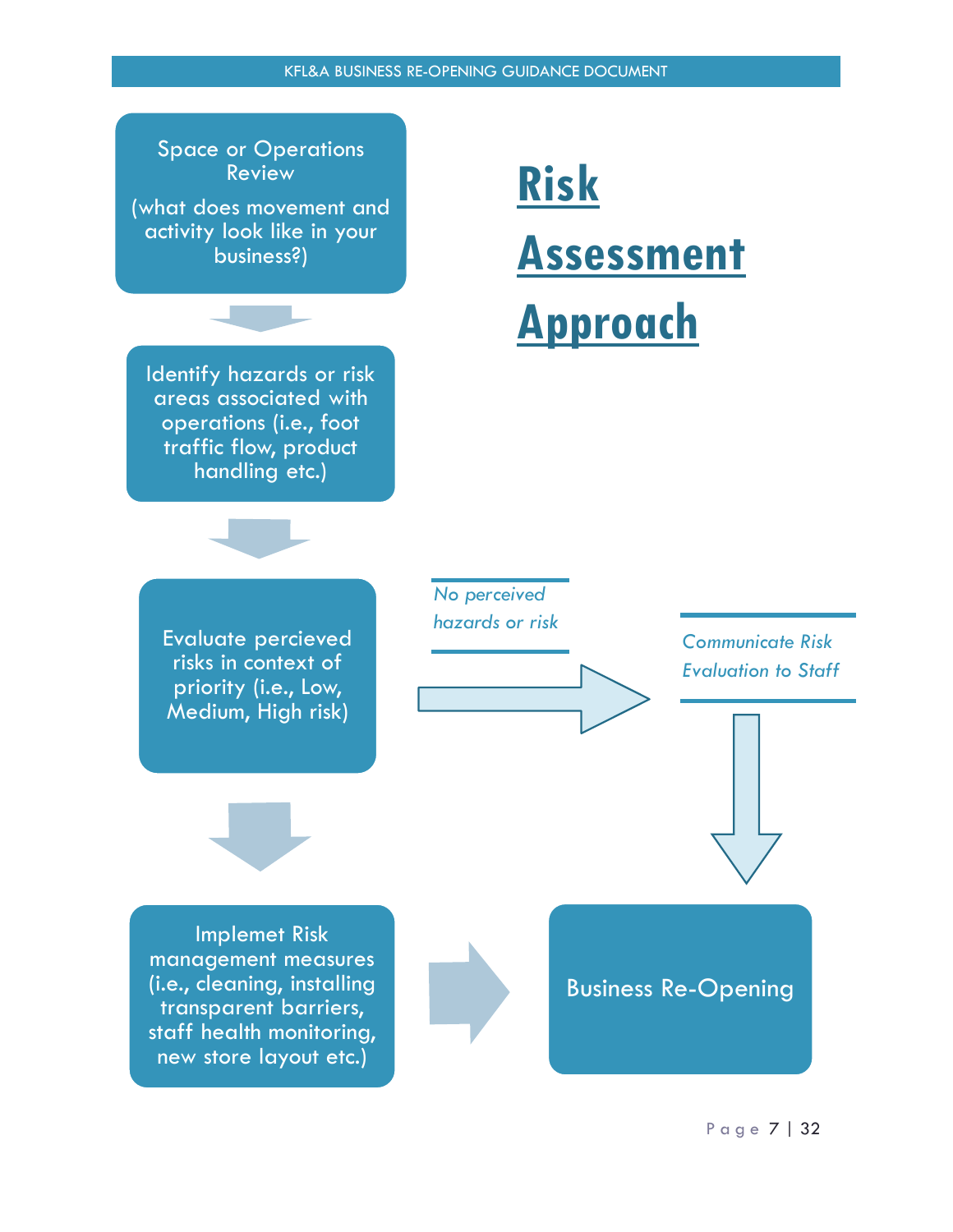### <span id="page-7-0"></span>**Building Water Flushing**

If your building or space has been closed due to COVID-19 for a prolonged period (i.e., 14 days+) you should consider flushing your water system prior to commencing cleaning activities. Slow moving, stagnant or still water in piping has the potential to create an environment for microbial growth (i.e., mold and/or legionella bacteria), or for some buildings the potential to introduce levels of lead into the water system.

Upon re-entry of your space you should consider taking the following actions;

#### Flush your entire system

- start where the water enters the building and work from closest to furthest, closest zone to furthest zone, closest outlet to furthest outlet
- flush at full force by opening the tap fully (remove the aerator filter or shower head)
- flushing requirements vary but run the water until the water maintains a constant cold temperature and the disinfectant (like chlorine) is detected
- staff should wear appropriate personal protective equipment (PPE) (gloves, mask, eye cover) while flushing

#### Hot Water

- Flush your cold water system first then your hot water system
- Hot water should be maintained at a temperature over 50˚C throughout the system. So the hot water lines need to be flushed and it is highly recommended that, if at all possible, you should drain your hot water tanks and refill
- Then flush the system from closest to furthest from the tank

#### Cleaning

Clean, disinfect and rinse all outlets, screens etc.

For a more detailed overview of the methods and procedures of water system evaluation please consult the Canadian Water and Wastewater (CWWA) factsheet on business reopening. [\(www.cwwa.ca\)](http://www.cwwa.ca/)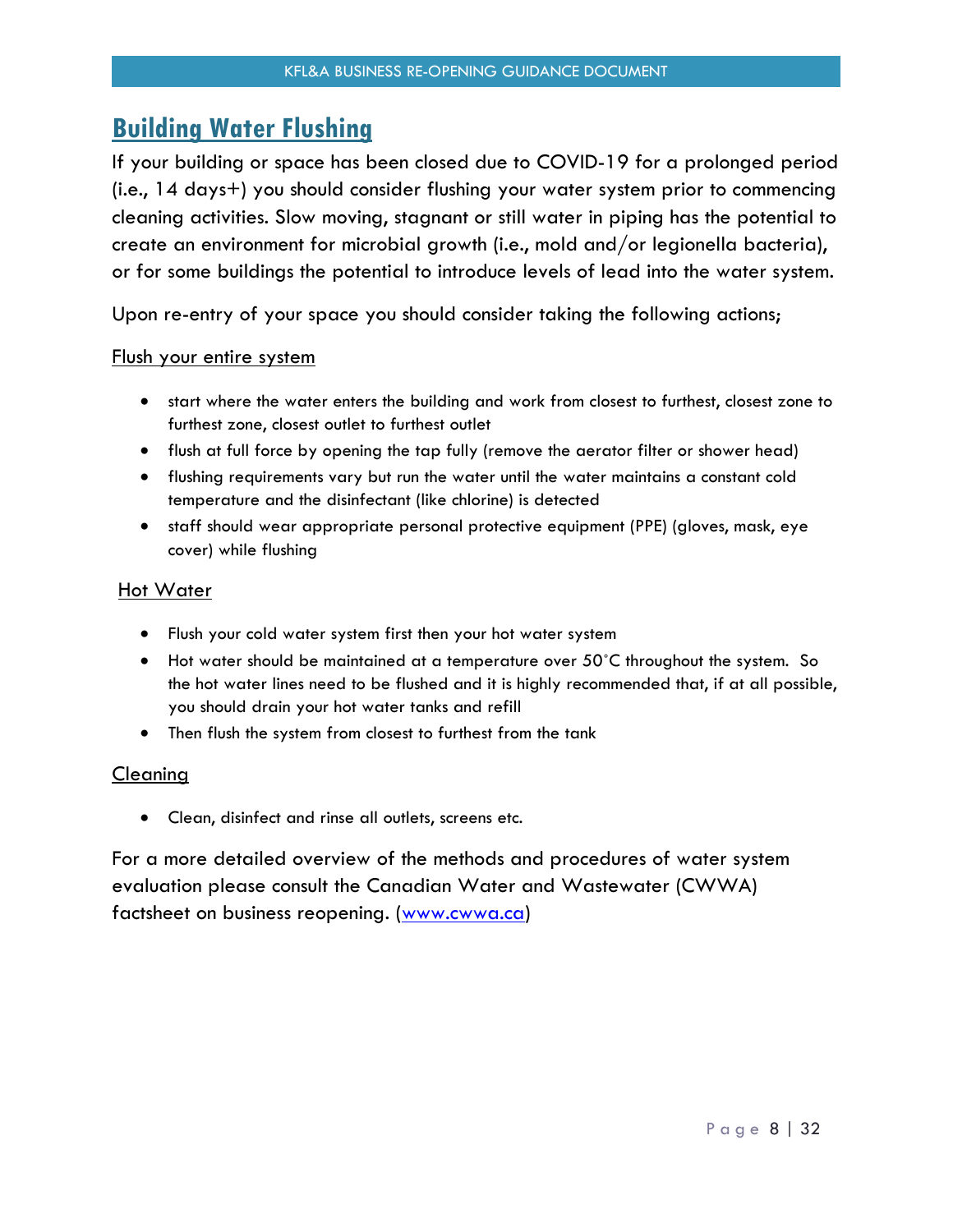### <span id="page-8-0"></span>**Cleaning Processes**

Cleaning of establishments through a 2-Pass method is recommended.

#### **Pass 1**

Deep clean of all surfaces and substrates, pay particular attention to high touchpoints and traffic areas.

### **Pass 2**

Visual confirmation of cleaning adequacy, spot re-clean as necessary and disinfectant application (if required).

A general guideline of cleaning procedures for many sectors is provided in **Appendix A**. Procedures will vary by establishment and contents therein.

Cleaning procedures may be conducted by staff. If your establishment has been closed for a prolonged period (i.e., 14+ days) PPE is not required, however could be considered for additional worker protection.

It should be noted that should an employee request PPE for cleaning procedures, it is the employer's duty to provide adequate PPE to protect the worker.

Cleaning equipment will include general cleaning products and detergents suitable for the space being cleaned. Additional disinfectants and stronger cleaning agents are available through various suppliers in the KFL&A area.

Please note that some individuals with higher chemical sensitivities may experience adverse effects from strong cleaning agents. In these situations, additional PPE may be required.

If you or your staff are concerned with the level of cleaning required, procedures for adequate cleaning or would like to have a third party conduct your cleaning procedures please contact your KFL&A community business partner for a list of qualified contractors in the KFL&A area.

Your KFL&A community business partners are also available to walk through your reopening action plan at any time.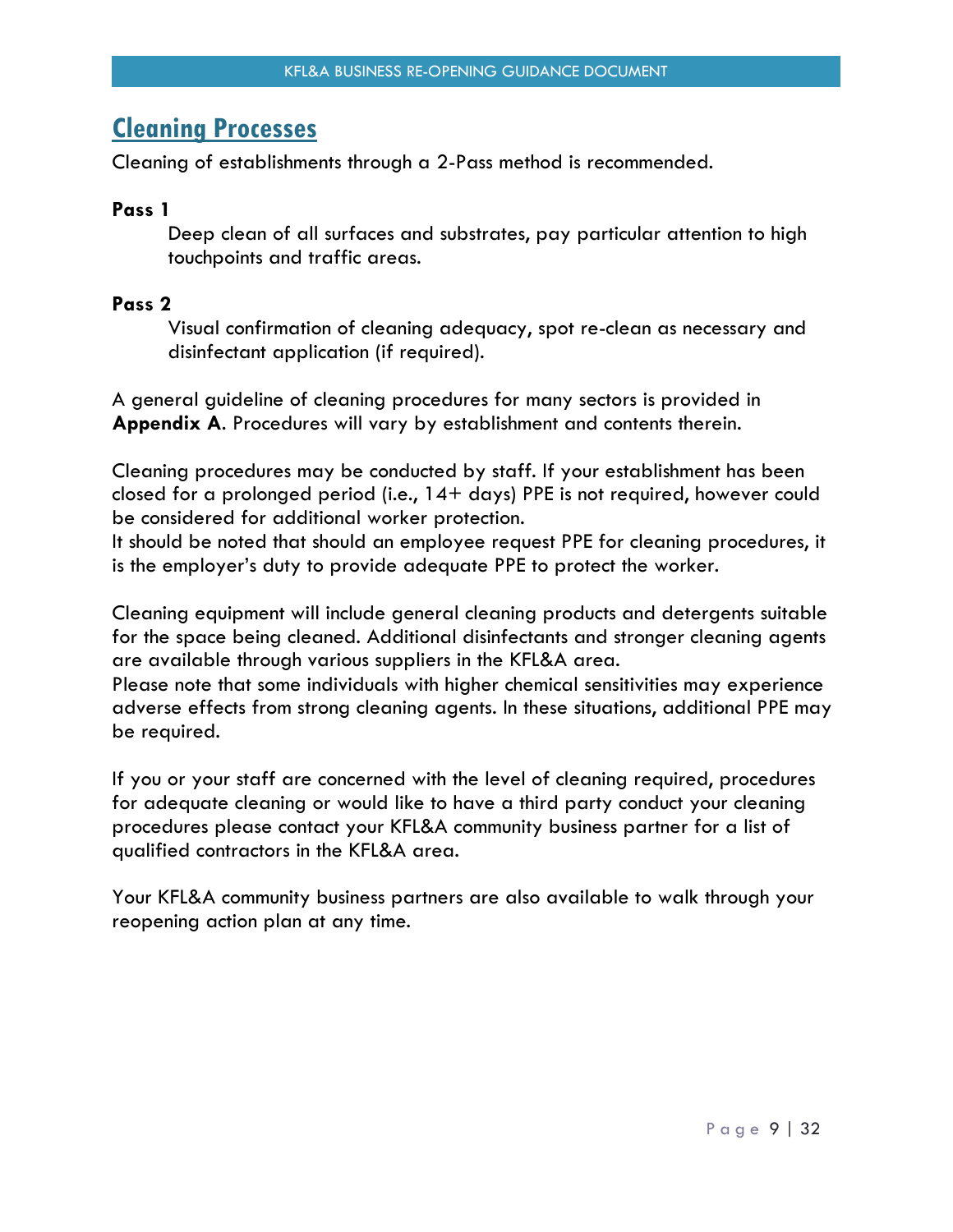### <span id="page-9-0"></span>**Risk Management Measures**

As you re-open your business you may need to implement risk management measures to provide additional protection to staff, suppliers and patrons where minimum physical distancing requirements cannot be maintained. Here are a few common risk management measures currently being employed in industry. For a list of local suppliers of signage, transparent sheeting, PPE and re-opening products please contact your KFL&A community business partner.



## **Traffic flow adjustments**

Create a flow direction that will allow your customers to pass through all areas of your establishment and avoid close contact with other patrons. Physical Distancing (~2m or greater) should be the goal in your altered traffic flow scenario.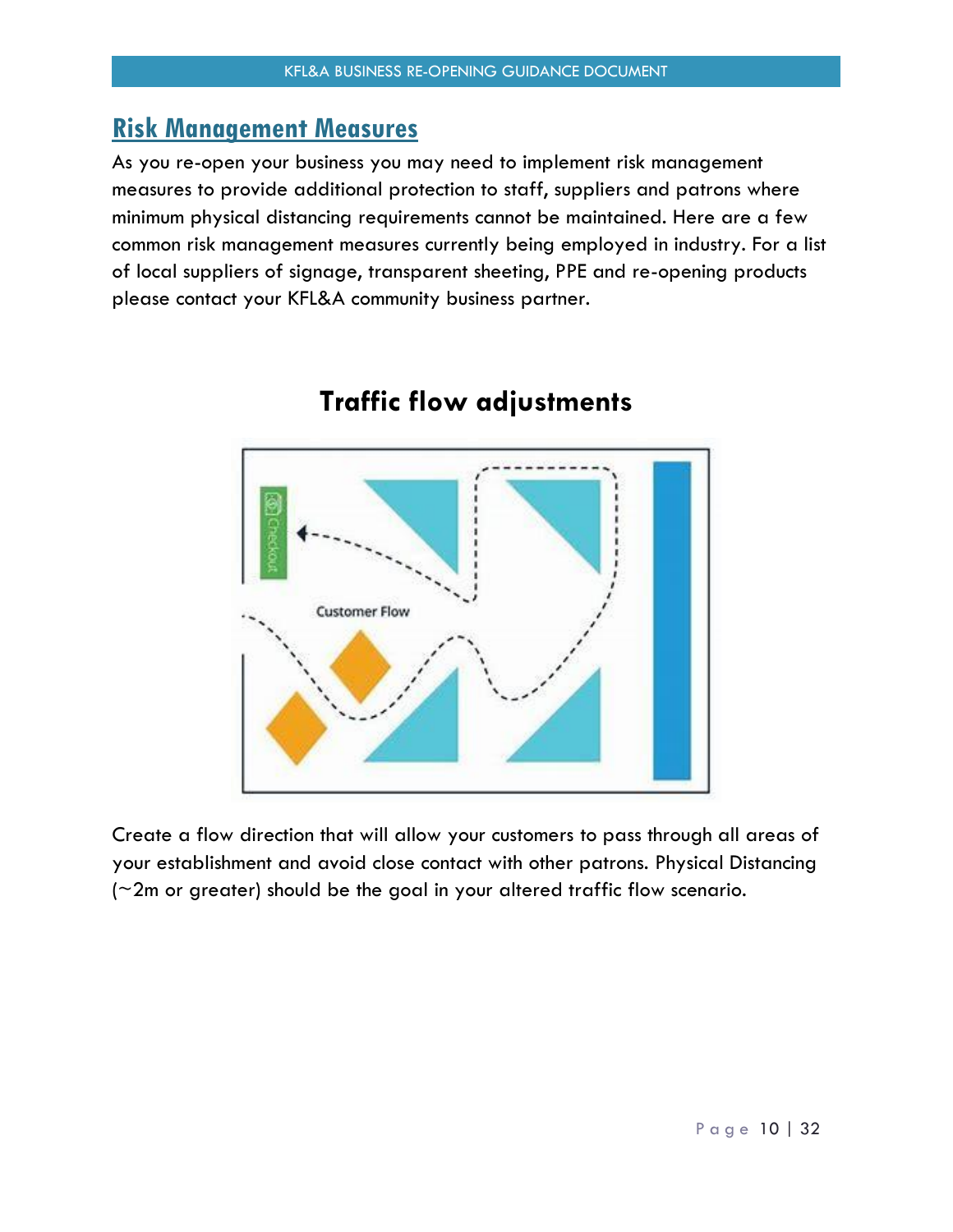## **Worker protection from customers**



Use transparent sheeting where customers are required to engage with staff at checkouts. This is an essential step where maintaining a safe distance  $(\sim 2m)$  cannot be obtained.



## **Physical distance applications**

You may need get creative on how you separate customers from each other.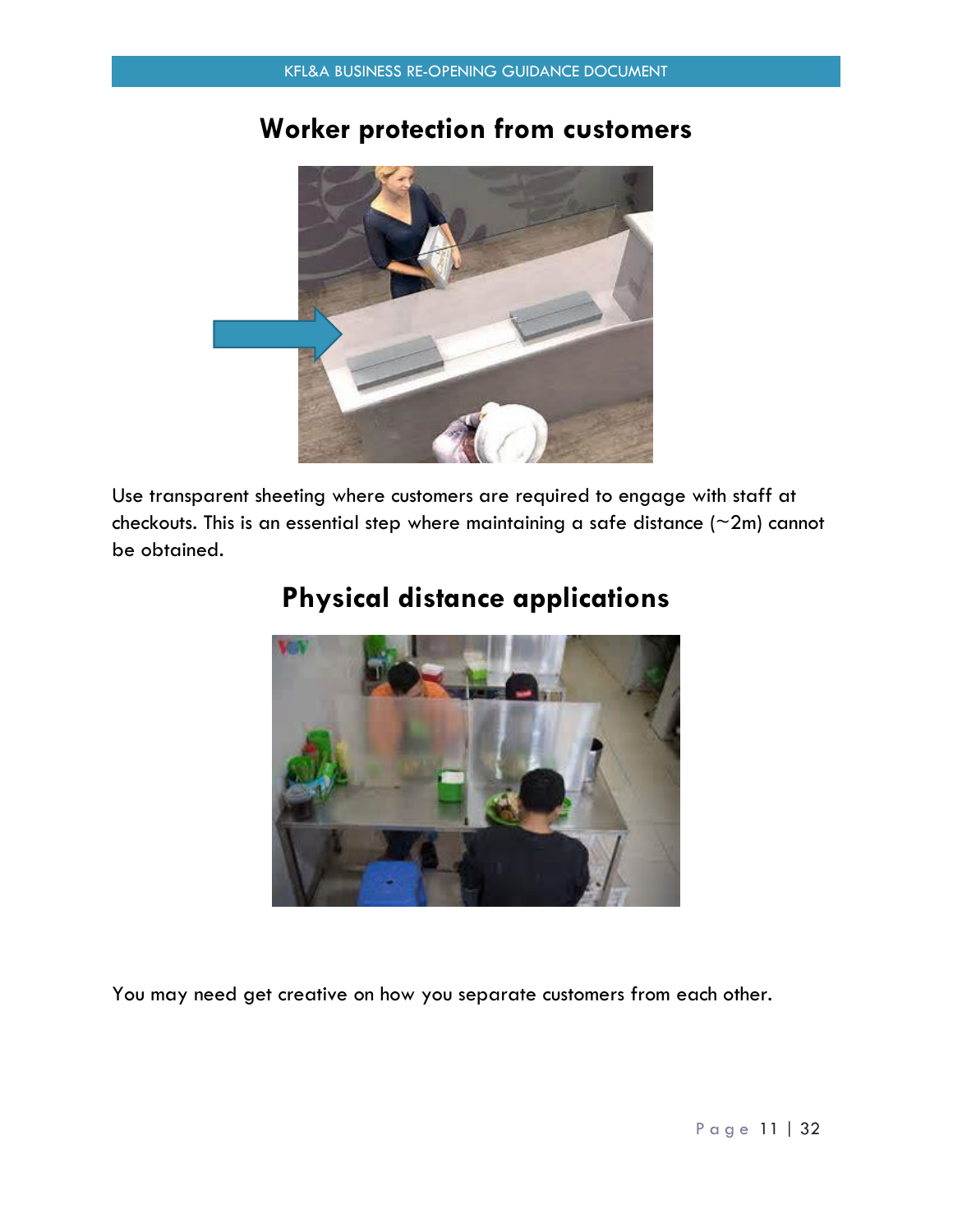### <span id="page-11-0"></span>**Ongoing Maintenance and Safety Considerations**

Now that you have begun or completed the re-opening procedures outlined herein, it is the responsibility of the business owner to ensure that staff are aware of these measures and procedures. As you commence operations you should ensure you are following key components for long term safety of staff and patrons. Although operational changes may vary based on business, some common recommendations are as follows;

### <span id="page-11-1"></span>**Physical distancing**

- Where possible, physical distancing of 6 feet or 2 meters should be maintained and encouraged. This may mean limiting the number of people in the space at one time.
- Consideration could be given to encouraging your staff or patrons to wear disposable or reusable type face masks as an added precaution.

### <span id="page-11-2"></span>**Cleaning and disinfection**

Hand hygiene is an important means of preventing the spread of COVID-19. All businesses should consider ways that they can encourage and support good hand hygiene:

- Provide a place for staff to wash their hands, with signage. If the handwashing station is in a bathroom, the bathroom needs to be equipped with water under pressure, liquid hand soap, and paper towels. Bathrooms are required to be cleaned at least twice daily, or as needed.
- Encourage staff whom work off-Site to bring hand sanitizer with them while travelling.

The use of hand sanitizer dispensing units is *strongly encouraged* for patrons and customers.

Regular deep cleaning procedures should be completed at regular interval (i.e., weekly). Should an occurrence of suspected COVID-19 transmission be noted, the operation should be closed and deep cleaning procedures shall be commenced immediately.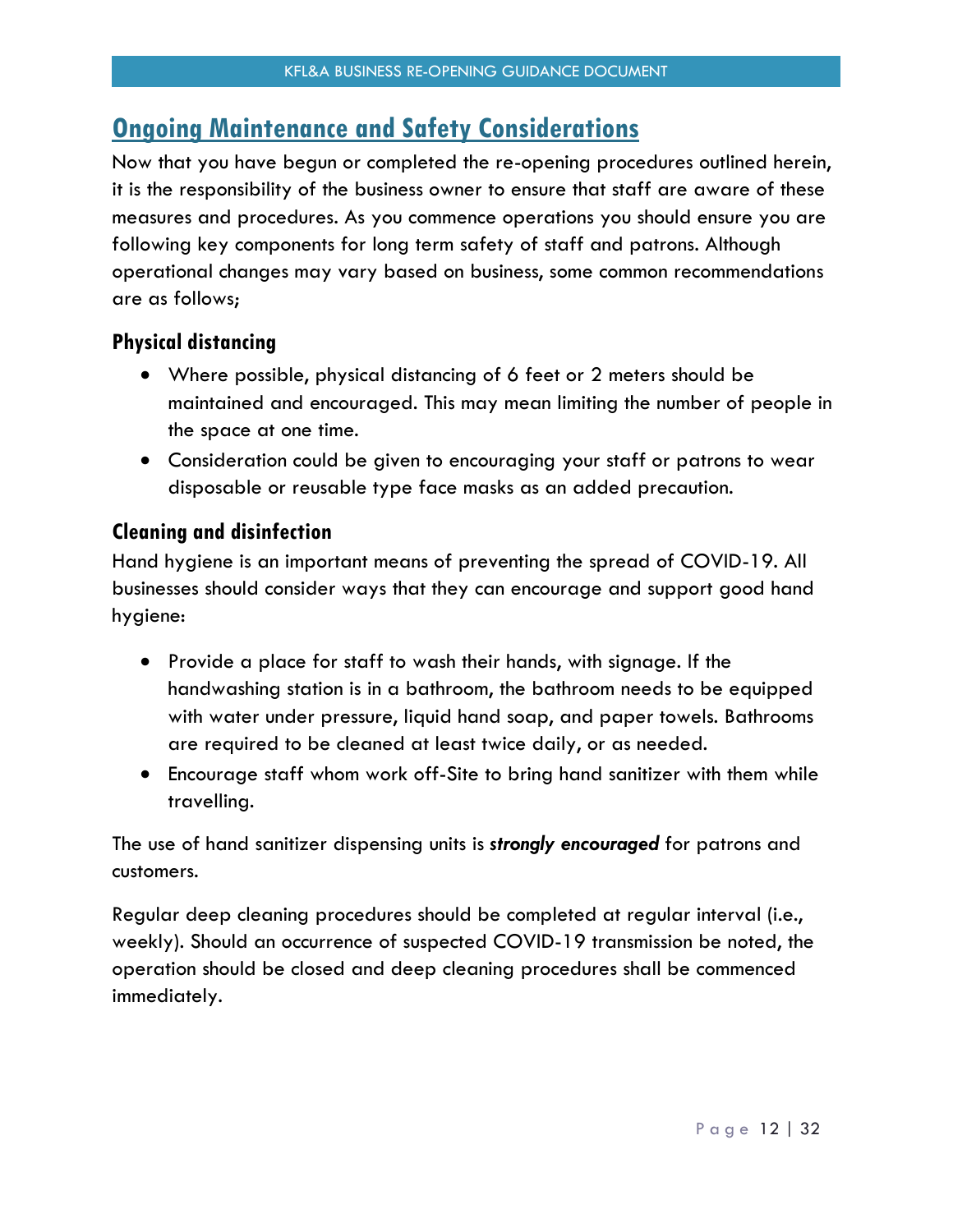# **Ongoing Maintenance and Safety Considerationscont'd**

### <span id="page-12-0"></span>**Staff Health Monitoring**

Staff should be monitored for health conditions *prior to the start of each shift* to ensure the safety of teams and customers. Staff presenting signs of illness should remove themselves from the workplace and isolate themselves or seek consultation from a health care practitioner.

Staff assessment should include the following questions at a minimum:

- Do you suffer from severe difficulty in breathing;
- Do you have severe chest pain;
- Are you feeling confused;
- Do you have a high fever  $(>37.8^{\circ}C)$ ;
- Do you have chills;
- Do you have a cough that is new or worsening;
- Do you have a barking or whistling cough;
- Do you have shortness of breath;
- Do you have a sore throat;
- Do you have a runny or stuffy/congested nose (other than seasonal allergies);
- Do you feel extreme fatigue.

If your staff answer yes to any of the above, we suggest that they contact a doctor or telehealth as you may have symptoms and be eligible for a COVID-19 test. Telehealth 1(866)-797-0000.

For an online self-assessment please visit [COVID-19 Stop the Spread](https://linkprotect.cudasvc.com/url?a=https%3a%2f%2fwww.ontario.ca%2fpage%2fcovid-19-stop-spread&c=E,1,a7L2smL_eooDfgyQpt1f6QN9Yry4UhRkVJ-UxxxqrfFsPXc2Il5mQEEy-cnCX-pZDSg-agGp3Yap2e79gETw0VgodneFFLSBo-OWgpJqIwqWwvc,&typo=1) [\(https://covid-19.ontario.ca/self-assessment/\)](https://covid-19.ontario.ca/self-assessment/)

### <span id="page-12-1"></span>**Outbreak Awareness**

Should you become aware of a possible occurrence of COVID-19 contraction within your staff or potential transmission from a patron to your business, you should immediately suspend operations, perform a deep clean of your environment and monitor your staff for health conditions.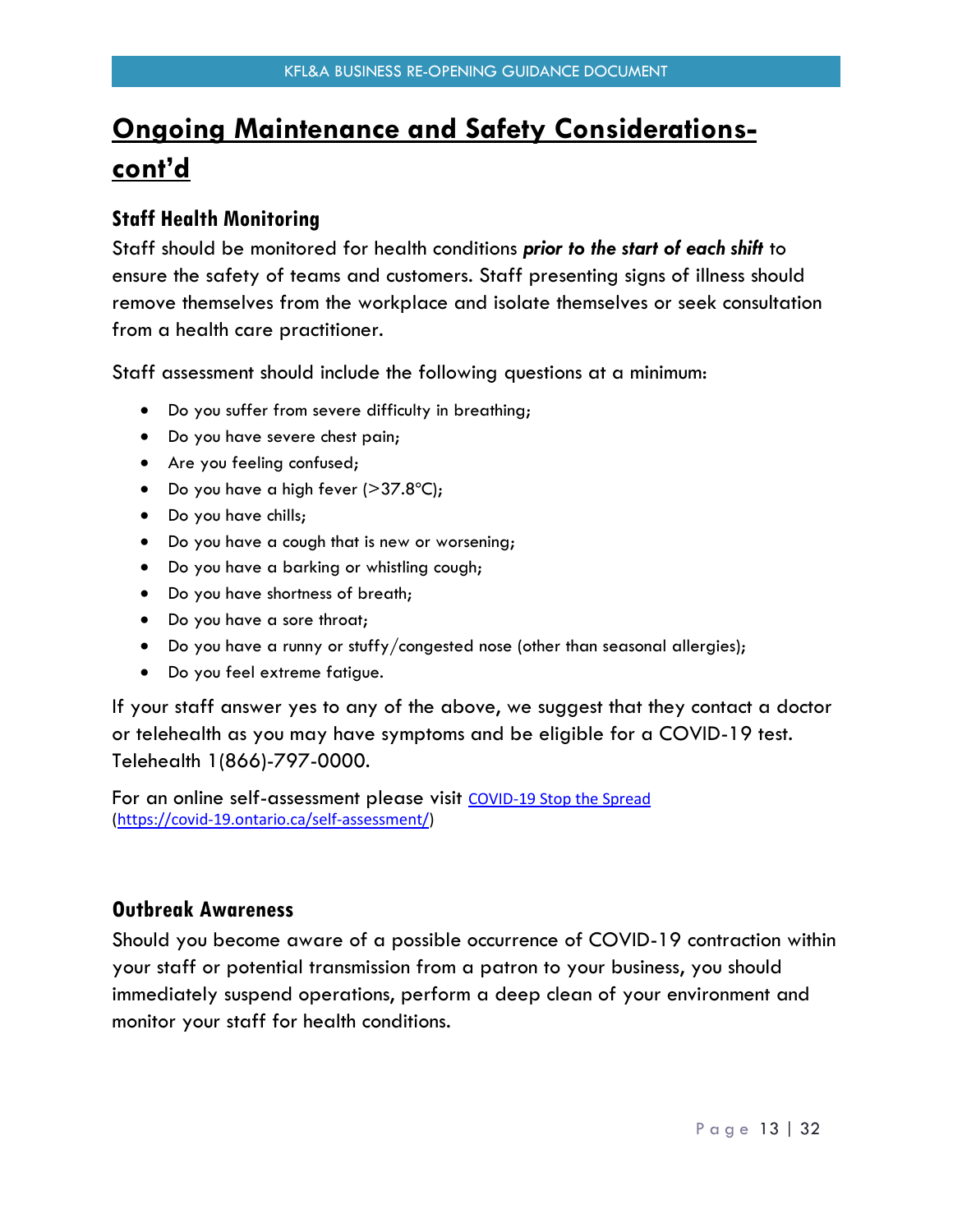

# **Appendix A**

# <span id="page-13-1"></span><span id="page-13-0"></span>**Business Cleaning Procedure Checklists**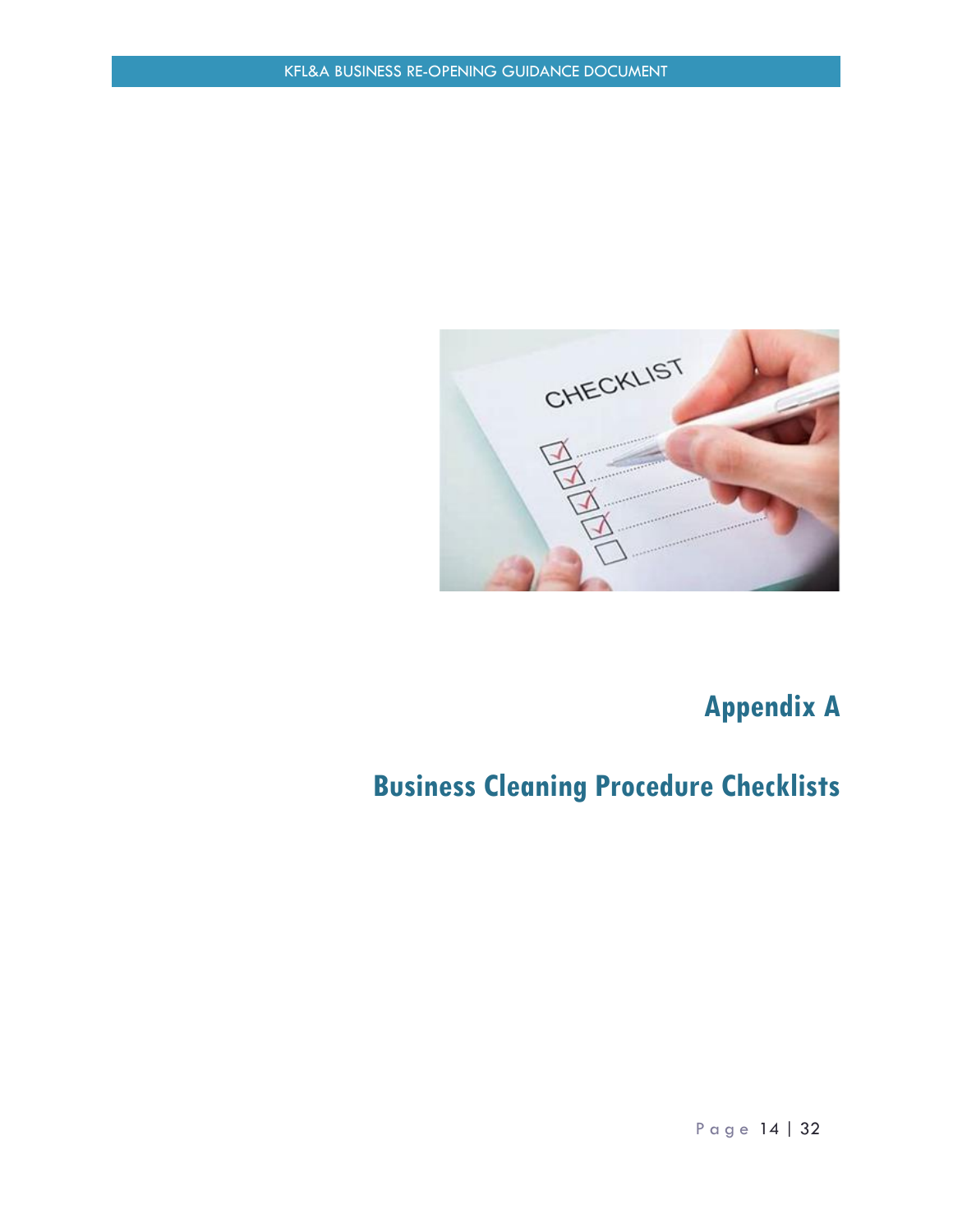## <span id="page-14-0"></span>**Office Space Re-Opening – Cleaning Scope of work**

#### **Main entrance and all doors to exterior:**

- $\checkmark$  Door(s) handles / push bars front, back, top, and bottom / control arms
- $\checkmark$  Door(s) both sides, door frames and edges and door handles both sides
- $\checkmark$  Baseboard tops and glass door frame slots
- $\checkmark$  Entryway matting
- $\checkmark$  Electronic door openers panels at exterior and interior
- $\checkmark$  Wall heater knobs
- $\checkmark$  Light switches
- $\checkmark$  Furnace a/c controls
- $\checkmark$  Alarm pad covers and keys front, top, bottom
- $\sqrt{\phantom{a}}$  Floors

#### **Reception and waiting area:**

- $\checkmark$  Door(s) both sides, door frames and edges and door handles both sides
- $\checkmark$  all light switches, desktops, telephone sets, keyboards, screens, items on desk, pictures, tops of cabinets, cabinet fronts and door handles
- $\checkmark$  floors, carpet, window sill, shelving units

#### **Hallways:**

- $\checkmark$  All baseboards / chair rails / exterior of office doors / light switches / A/C controls / alarm panels
- $\checkmark$  Floors / carpet

#### **Office space open and closed:**

- $\checkmark$  Door(s) both sides, door frames and edges and door handles both sides
- $\checkmark$  all light switches
- $\checkmark$  desktops, chairs complete, telephone sets, keyboards, screens, items on desk, pictures, tops of cabinets, cabinet fronts and door handles
- $\checkmark$  floors, carpet
- $\checkmark$  window sill
- $\checkmark$  shelving units, file cabinets

#### **Washrooms:**

- $\checkmark$  Door(s) both sides, door frames and edges and door handles both sides
- $\checkmark$  light switches
- $\checkmark$  sink and tap set / mirror / hand rails / all dispensers / toilet, seat flush handle
- $\checkmark$  waste bins, containers and swing arms / accessories
- $\checkmark$  safety buttons
- $\checkmark$  floors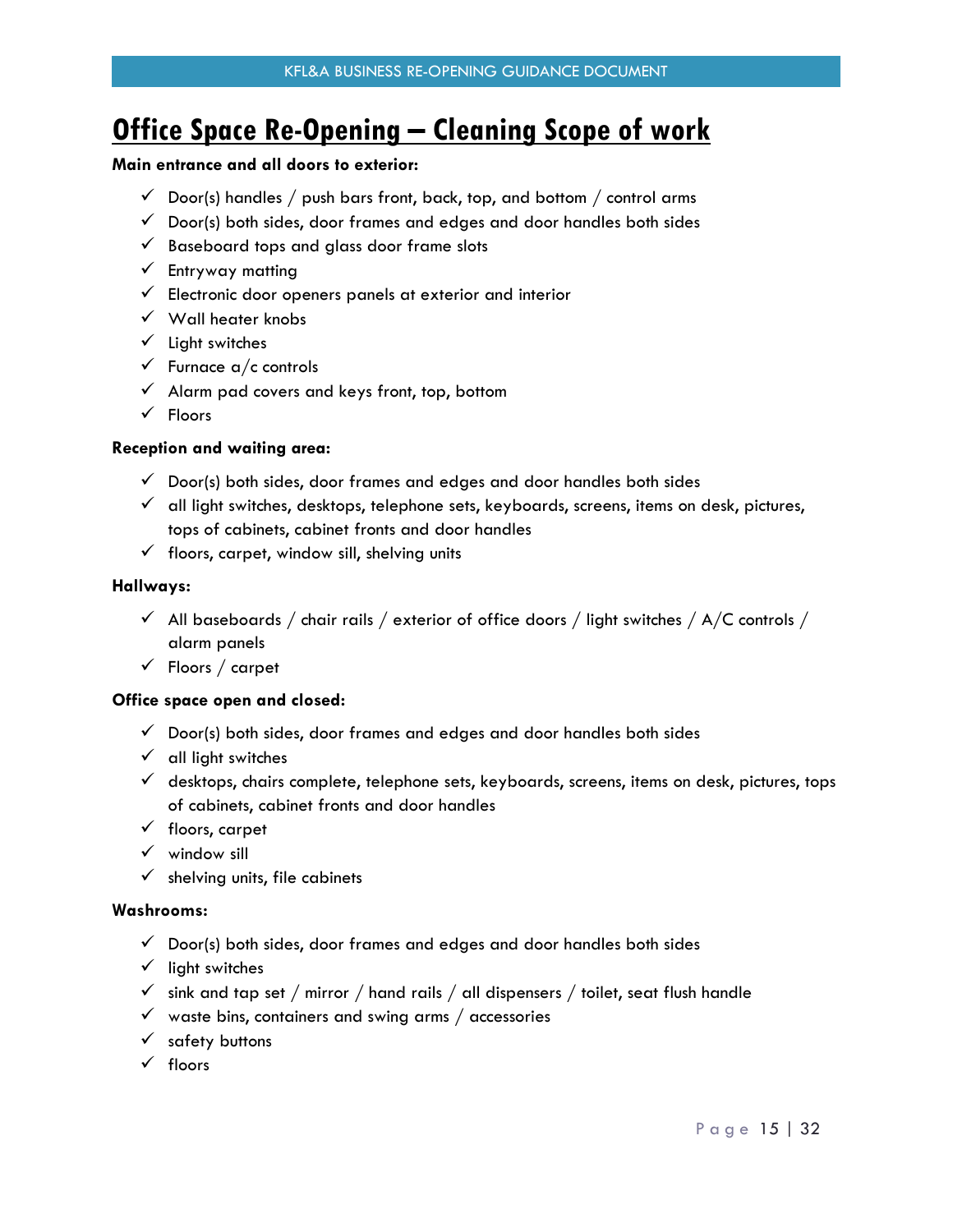### **Office Space Re-Opening Scope of work cont'd**

#### **Kitchens / break rooms:**

- $\checkmark$  Door(s) both sides, door frames and edges and door handles both sides
- $\checkmark$  all light switches
- $\checkmark$  table tops and chairs all sides with legs / telephone sets / napkin dispensers
- $\checkmark$  salt and pepper shakers
- $\checkmark$  countertops
- $\checkmark$  cabinet doors and door handles
- $\checkmark$  sink and tap set / fridge handles and door edges and face / dishwasher handle control set and door face
- $\checkmark$  waste bins, garbage and recycling bins
- $\checkmark$  floors

#### **Boardrooms:**

- $\checkmark$  Door(s) both sides, door frames and edges and door handles both sides  $/$  all light switches / table tops and chairs all sides with legs
- $\checkmark$  telephone sets and table top speakers
- $\checkmark$  material cabinet doors and handles door face
- $\checkmark$  window sill / floor / carpet

#### **Coffee station:**

- $\checkmark$  Counter / cabinet doors and handles, door face / equipment and water catch basin
- $\checkmark$  sink and tap set
- $\checkmark$  floor / carpet

#### **NOTES**:

 Please ensure all staff involved in cleaning procedures are properly trained on the use and care of personal protective equipment (PPE).

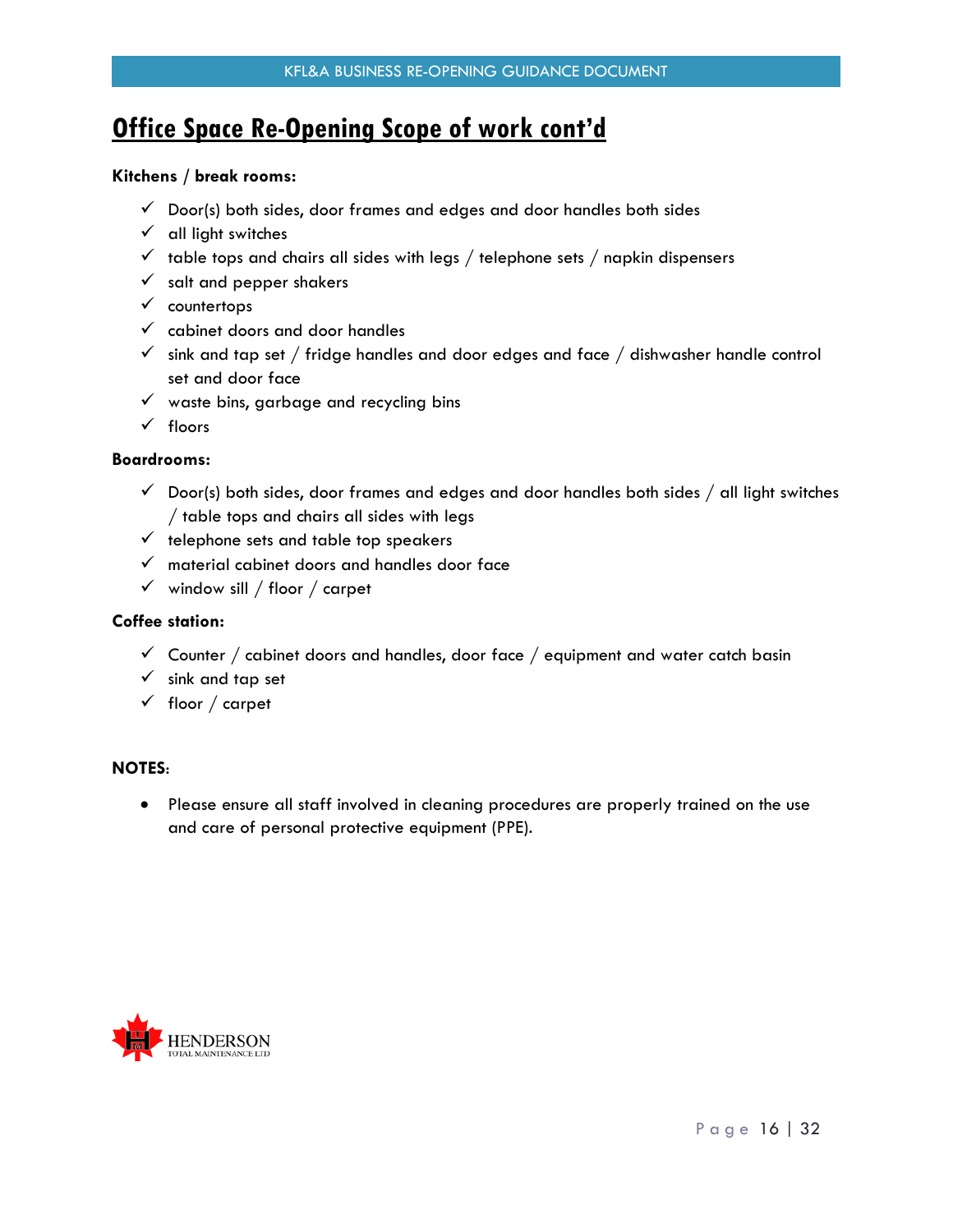### <span id="page-16-0"></span>**Restaurant/ Bar Re-Opening – Cleaning Scope of Work**

#### **Main entrance and all doors to exterior:**

- $\checkmark$  Door(s) handles / push bars front, back, top, and bottom / control arms
- $\checkmark$  Door(s) both sides, door frames and edges and door handles both sides
- $\checkmark$  Baseboard tops and glass door frame slots
- $\checkmark$  Entryway matting
- $\checkmark$  Electronic door openers panels at exterior and interior
- $\checkmark$  Wall heater knobs
- $\checkmark$  Light switches
- $\checkmark$  Furnace a/c controls
- $\checkmark$  Alarm pad covers and keys front, top, bottom
- $\checkmark$  Hostess stand and light
- $\checkmark$  Floors

#### **Bar area:**

- $\checkmark$  Door(s) both sides, door frames and edges and door handles both sides
- $\checkmark$  all light switches

#### **Customer side:**

- $\checkmark$  bar rail and bar top
- $\checkmark$  chairs and or stools complete
- $\checkmark$  floors / carpet

#### **Bar side:**

- $\checkmark$  Counters / sinks and tap sets
- $\checkmark$  glass racks
- $\checkmark$  dishwasher's / fridge doors and handles and interiors
- $\checkmark$  dispenser sets
- $\checkmark$  alcohol bottles and stand / beer bottles / mix bottles
- $\checkmark$  floors

#### **Seating area:**

- $\checkmark$  All tables and chairs complete
- $\checkmark$  floors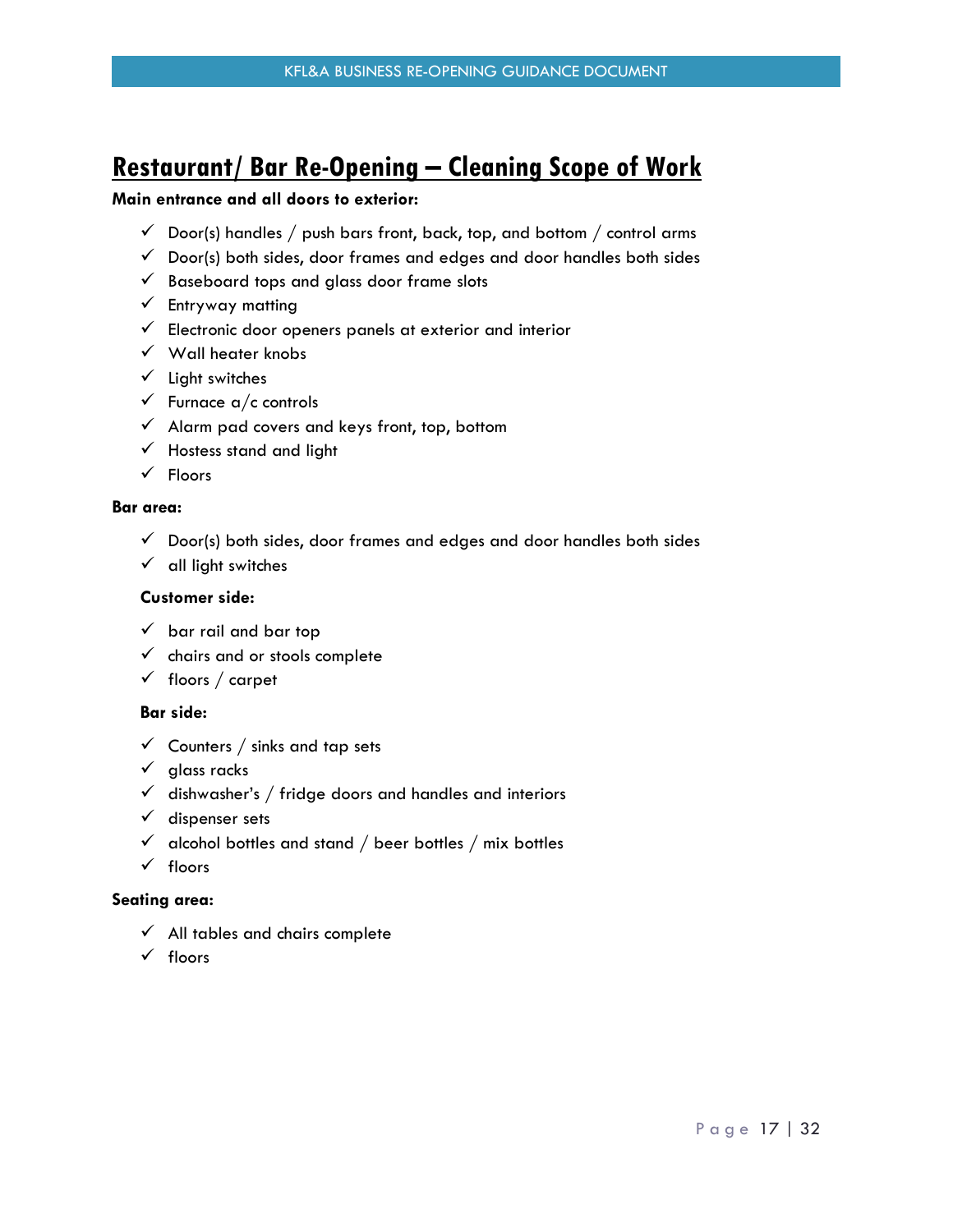## **Restaurant/ Bar Re-Opening Scope of Work cont'd**

#### **Dance / band area:**

- $\checkmark$  Floors
- $\checkmark$  stair hand rails
- $\checkmark$  backstage exterior and loading bay door(s) handles / push bars front, back, top, and bottom / control arms / operation buttons /
- $\checkmark$  Dressing room door(s) both sides, door frames and edges and door handles both sides

#### **Washrooms:**

- $\checkmark$  Door(s) both sides, door frames and edges and door handles both sides
- $\checkmark$  light switches
- $\checkmark$  sink and tap set / mirror / hand rails / all dispensers / stall partitions sides top and bottoms / toilet, seat flush handle / urinals and flush handles
- $\checkmark$  waste bins, containers and swing arms / accessories /safety buttons
- $\checkmark$  floors

#### **Kitchen:**

- $\checkmark$  Swing door(s) both sides, door frames and edges and sight window both sides
- $\checkmark$  all light switches
- $\checkmark$  table tops / counters / serve shelves / fridge door faces, frames and handles / Prep area counters / dishwasher enclosure / freezer door faces, frames and handles
- $\checkmark$  storage room door faces, frames and handles / cook area counters / oven and stove knobs
- $\checkmark$  Prep knives / condiment shakers
- $\checkmark$  telephone set
- $\checkmark$  floors and mats
- $\checkmark$  garbage and recycling bins

**Please note** \*Dishes / glasses / cutlery can all be run through dishwasher at highest temperature setting and replaced after disinfection takes place\*

#### **Staff washrooms:**

- $\checkmark$  Door(s) both sides, door frames and edges and door handles both sides
- $\checkmark$  light switches / sink and tap set / mirror / hand rails / all dispensers / toilet, seat flush handle
- $\checkmark$  waste bins, containers and swing arms / accessories /safety buttons
- $\checkmark$  floors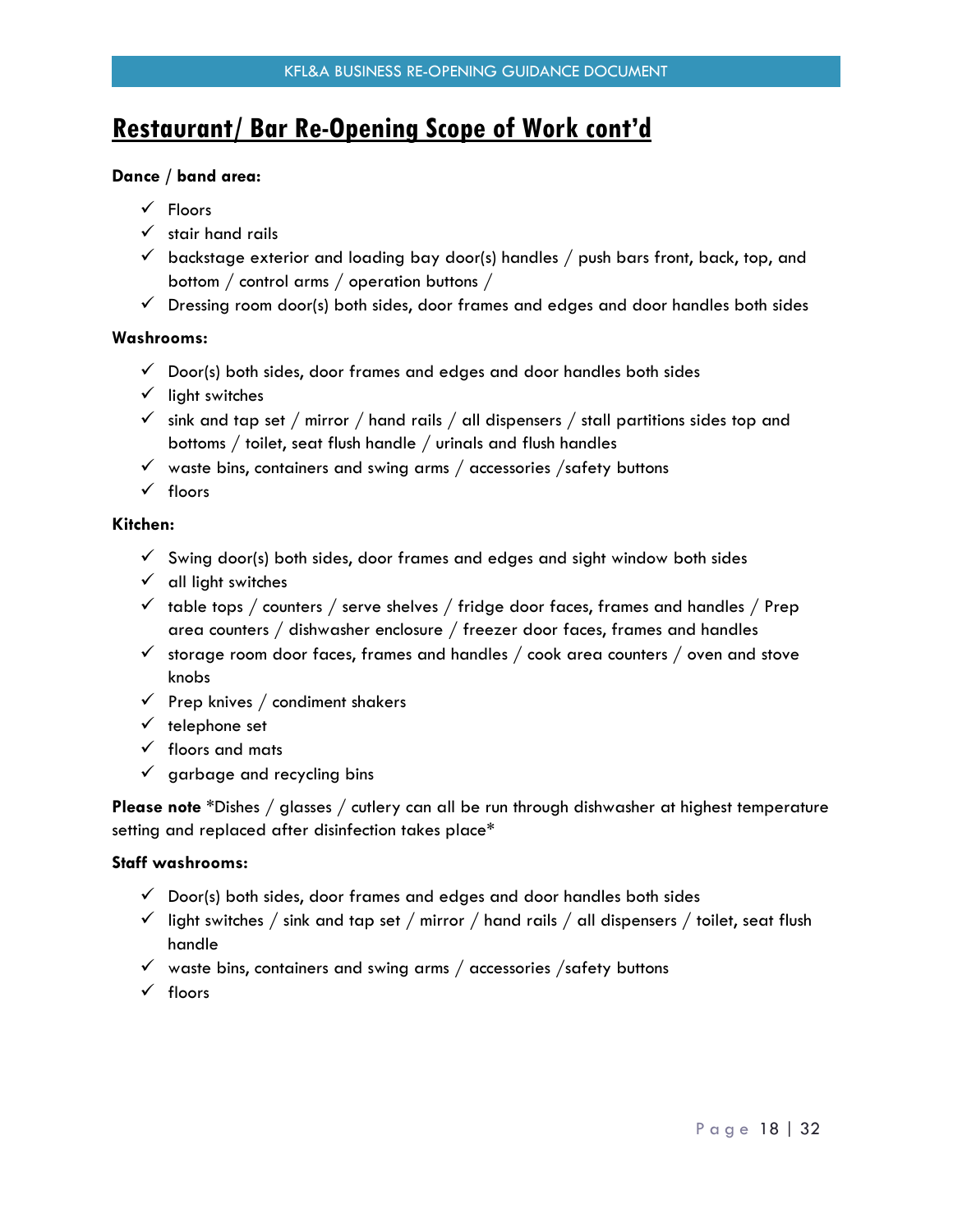### **Restaurant/ Bar Re-Opening Scope of Work cont'd**

#### **Manager office space:**

- $\checkmark$  Door(s) both sides, door frames and edges and door handles both sides / all light switches / desktops / chairs complete / telephone sets / keyboards / screens / items on desk / pictures / tops of cabinets / cabinet fronts and door handles
- $\checkmark$  floors / carpet
- $\checkmark$  window sill / shelving unit's / file cabinets
- $\checkmark$  garbage and recycling bins
- $\checkmark$  floors / carpet

#### **Staff lounge / Locker room:**

- $\checkmark$  Door(s) both sides, door frames and edges and door handles both sides / all light switches
- $\checkmark$  chairs and tables complete / couches soft surfaces spray only
- $\checkmark$  lockers, door handles and door faces, sides and frame / benches, seats
- $\checkmark$  showers recommend replace curtains and dispose of properly / taps set / walls and base / shower head
- $\checkmark$  garbage and recycling bins

#### **Load bay:**

- $\checkmark$  Door(s) handles / push bars front, back, top, and bottom / control arms
- $\checkmark$  Door(s) both sides, door frames and edges and door handles both sides
- $\checkmark$  Load door operations buttons / floors

#### **All hallways:**

- $\checkmark$  All baseboards / chair rails
- $\checkmark$  exterior of office doors / light switches / A/C controls / alarm panels
- $\checkmark$  Floors / carpet

#### **NOTES**:

 Please ensure all staff involved in cleaning procedures are properly trained on the use and care of personal protective equipment (PPE).

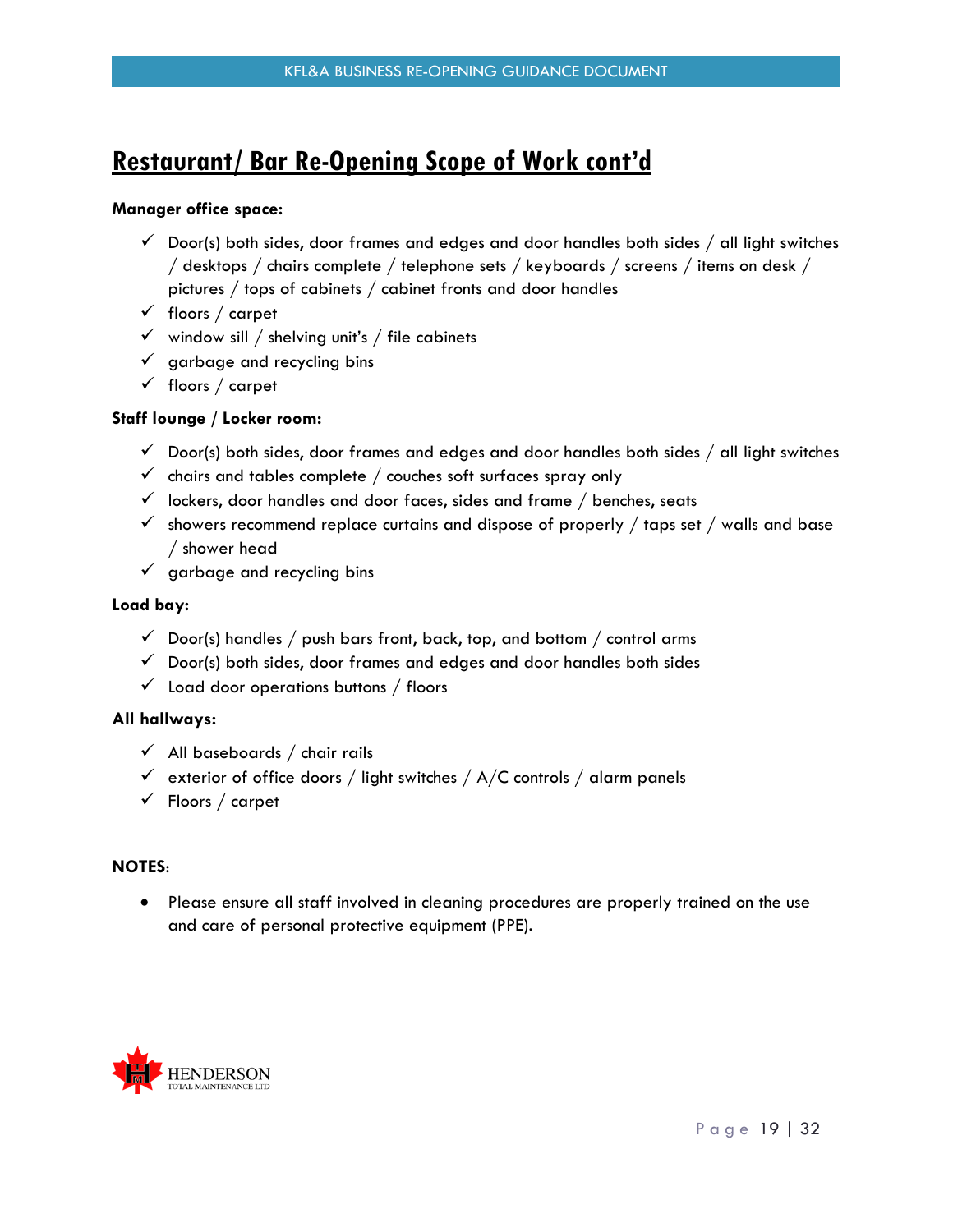# <span id="page-19-0"></span>**Hotel/ Accommodation & Short Term Rental Re-Opening Cleaning Scope of Work**

#### **Public Spaces and Communal Areas General**

- $\checkmark$  Cleaning and disinfecting shall be frequent (multiple times per day) with an emphasis on frequent contact with hard non-porous surfaces including, but not limited to,
	- o front desk check-in counters, bell desks, elevators and elevator buttons, door handles, public bathrooms, vending machines, ice machines, room keys and locks, ATMs, escalator and stair handrails, gym equipment, pool seating and surrounding areas, dining surfaces and all seating areas.
- $\checkmark$  Back of the House Cleaning and disinfecting of all high touch areas shall occur at least twice per day in high traffic areas. Handwashing stations and access to hand sanitizer should be convenient and highly visible.
- $\checkmark$  Shared Equipment Shared tools and equipment shall be disinfected after each shift or transfer to a new employee.

#### **Guest Rooms**

- $\checkmark$  Cleaning and disinfecting protocols will require that particular attention is paid to hightouch, hard nonporous items including television remote controls, toilet seats and handles, door and furniture handles, water faucet handles, nightstands, telephones, in-room control panels, light switches, temperature control panels, alarm clocks, luggage racks and flooring.
- $\checkmark$  The frequency of room cleaning during a guest's stay may be altered based on guest requirements.
- $\checkmark$  Laundry Linens, towels and laundry shall be washed in accordance with the manufacturer's instructions. Where possible, launder items using the warmest permissible water setting for the items and dry items completely.
- $\checkmark$  Dirty linen shall be bagged in the guest room to eliminate excess contact while being transported to the laundry facility.

#### **Hotel Guest Elevators**

 $\checkmark$  Button panels shall be disinfected at regular intervals, including the beginning of each housekeeping staff work shift and continuing throughout the day.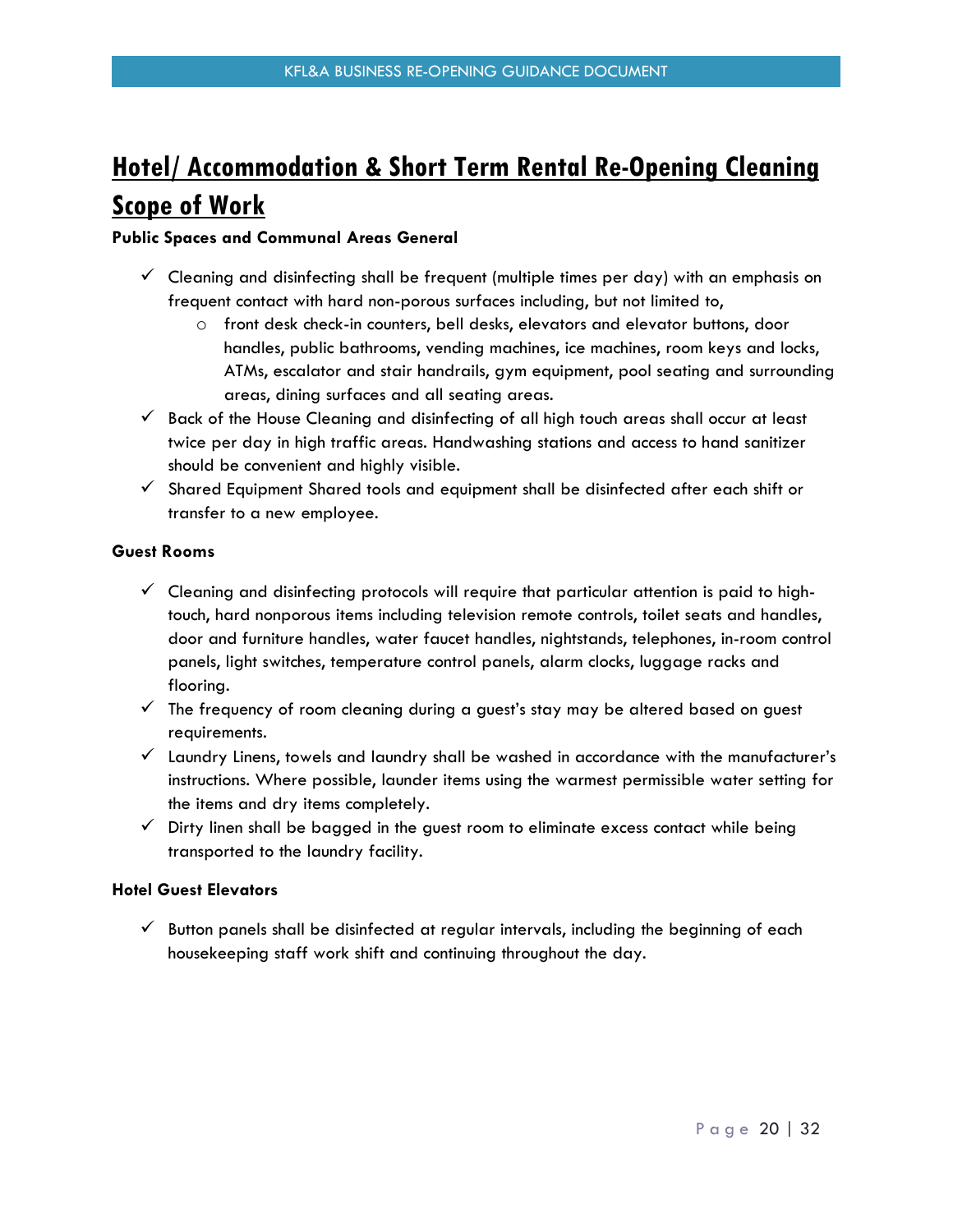## **Accommodation & Short Term Rental Re-Opening Cleaning Scope of Work cont'd**

#### **Main entrance and all doors to exterior:**

- $\checkmark$  Door(s) handles / push bars front, back, top, and bottom / control arms
- $\checkmark$  Door(s) both sides, door frames and edges and door handles both sides
- $\checkmark$  Baseboard tops and glass door frame slots
- $\checkmark$  Entryway matting
- $\checkmark$  Electronic door openers panels at exterior and interior
- $\checkmark$  Wall heater knobs
- $\checkmark$  Light switches
- $\checkmark$  Furnace a/c controls
- $\checkmark$  Alarm pad covers and keys front, top, bottom
- $\checkmark$  Hostess stand and light
- $\checkmark$  Floors

#### **Reception Area:**

#### **Customer side:**

- $\checkmark$  Counter top
- $\checkmark$  Digital payment device
- $\checkmark$  floors / carpet

#### **Staff side:**

- $\checkmark$  Counters
- $\checkmark$  Workstations, computers, stationary
- $\checkmark$  floors

#### **Seating/waiting area:**

- $\checkmark$  All tables and chairs complete
- $\checkmark$  floors

#### **Common/Public Washrooms:**

- $\checkmark$  Door(s) both sides, door frames and edges and door handles both sides
- $\checkmark$  light switches
- $\checkmark$  sink and tap set / mirror / hand rails / all dispensers / stall partitions sides top and bottoms / toilet, seat flush handle / urinals and flush handles
- $\checkmark$  waste bins, containers and swing arms / accessories /safety buttons
- $\checkmark$  floors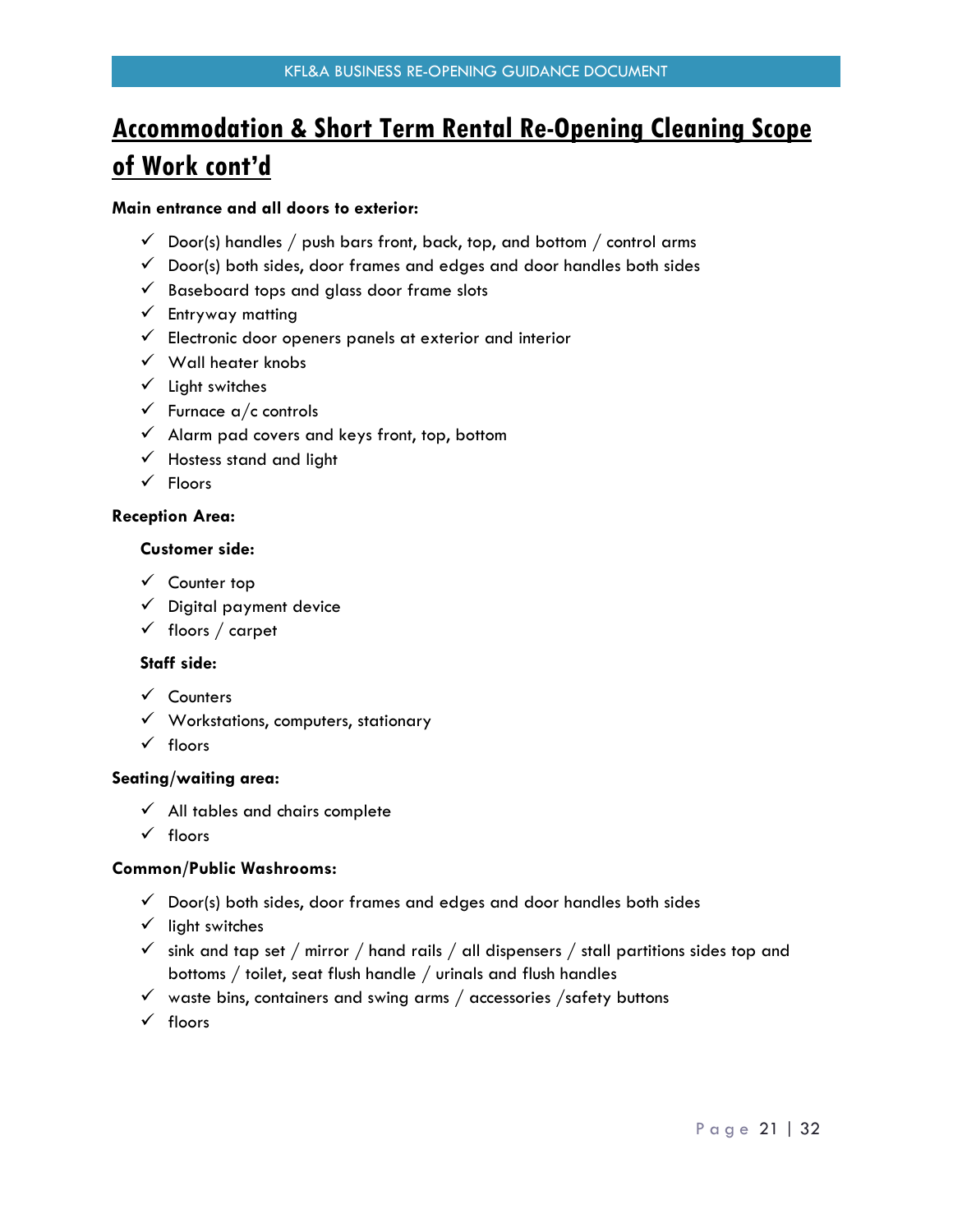# **Accommodation & Short Term Rental Re-Opening Cleaning Scope of Work cont'd**

#### **Kitchen:**

- $\checkmark$  Swing door(s) both sides, door frames and edges and sight window both sides
- $\checkmark$  all light switches
- $\checkmark$  table tops / counters / serve shelves / fridge door faces, frames and handles / Prep area counters / dishwasher enclosure / freezer door faces, frames and handles
- $\checkmark$  storage room door faces, frames and handles / cook area counters / oven and stove knobs
- $\checkmark$  Prep knives / condiment shakers
- $\checkmark$  telephone set
- $\checkmark$  floors and mats
- $\checkmark$  garbage and recycling bins

**Please note** \*Dishes / glasses / cutlery can all be run through dishwasher at highest temperature setting and replaced after disinfection takes place\*

#### **Staff washrooms:**

- $\checkmark$  Door(s) both sides, door frames and edges and door handles both sides
- $\checkmark$  light switches / sink and tap set / mirror / hand rails / all dispensers / toilet, seat flush handle
- $\checkmark$  waste bins, containers and swing arms / accessories / safety buttons
- $\checkmark$  floors

#### **Manager office space:**

- $\checkmark$  Door(s) both sides, door frames and edges and door handles both sides / all light switches / desktops / chairs complete / telephone sets / keyboards / screens / items on desk / pictures / tops of cabinets / cabinet fronts and door handles
- $\checkmark$  floors / carpet
- $\checkmark$  window sill / shelving unit's / file cabinets
- $\checkmark$  garbage and recycling bins
- $\checkmark$  floors / carpet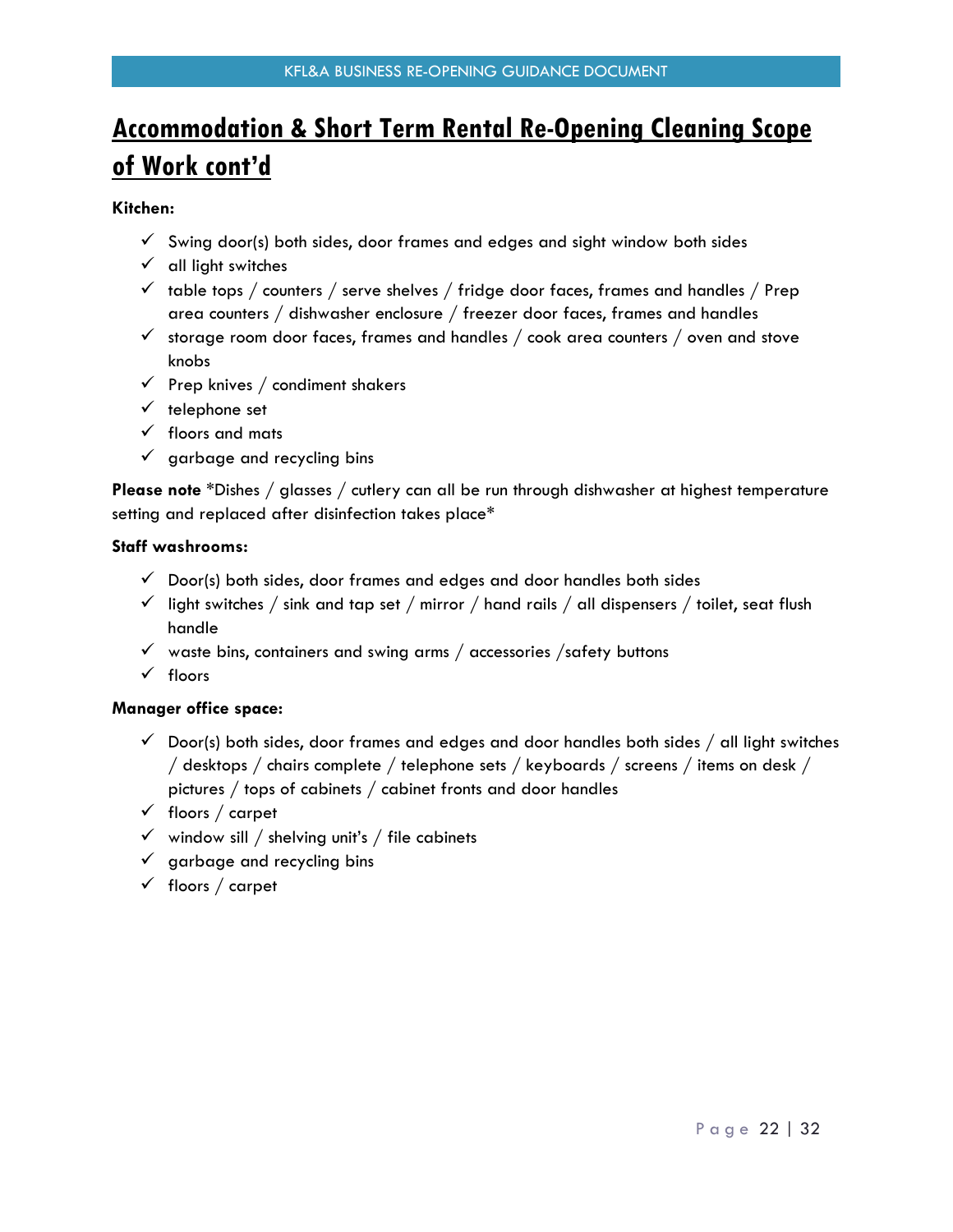# **Accommodation & Short Term Rental Re-Opening Cleaning Scope of Work cont'd**

#### **Staff lounge / Locker room:**

- $\checkmark$  Door(s) both sides, door frames and edges and door handles both sides  $/$  all light switches
- $\checkmark$  chairs and tables complete / couches soft surfaces spray only
- $\checkmark$  lockers, door handles and door faces, sides and frame / benches, seats
- $\checkmark$  showers recommend replace curtains and dispose of properly / taps set / walls and base / shower head
- $\checkmark$  garbage and recycling bins

#### **Load bay:**

- $\checkmark$  Door(s) handles / push bars front, back, top, and bottom / control arms
- $\checkmark$  Door(s) both sides, door frames and edges and door handles both sides
- $\checkmark$  Load door operations buttons / floors

#### **All hallways:**

- $\checkmark$  All baseboards / chair rails
- $\checkmark$  exterior of office doors / light switches / A/C controls / alarm panels
- $\checkmark$  Floors / carpet

#### **NOTES**:

Please ensure all staff involved in cleaning procedures are properly trained on the use and care of personal protective equipment (PPE).

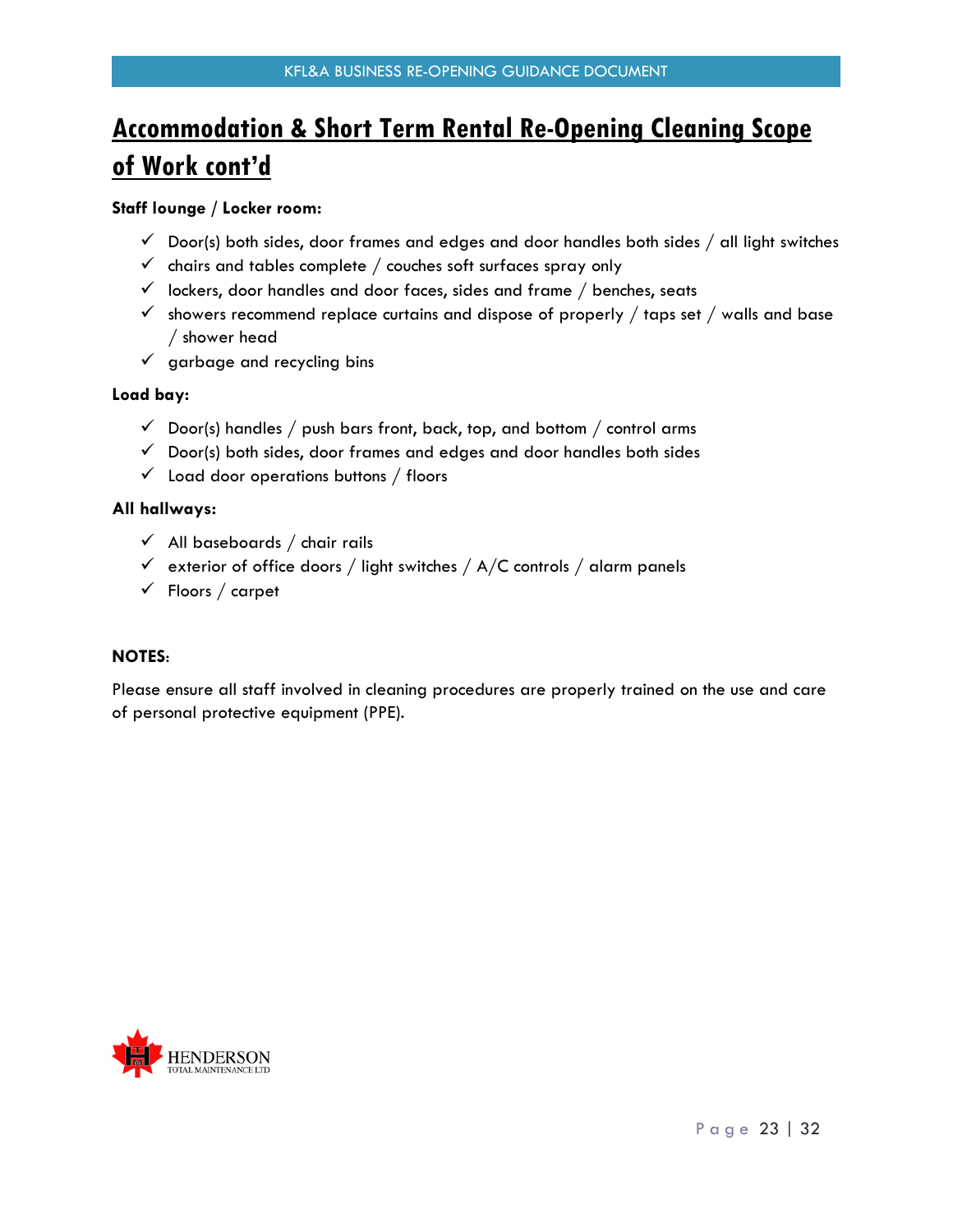## <span id="page-23-0"></span>**Retail Re-Opening – Cleaning Scope of Work**

#### **Main entrance and all doors to exterior:**

- $\checkmark$  Door(s) handles / push bars front, back, top, and bottom / control arms
- $\checkmark$  Door(s) both sides, door frames and edges and door handles both sides
- $\checkmark$  Baseboard tops and glass door frame slots
- $\checkmark$  Entryway matting
- $\checkmark$  Electronic door openers panels at exterior and interior
- $\checkmark$  Wall heater knobs
- $\checkmark$  Light switches
- $\checkmark$  Furnace a/c controls
- $\checkmark$  Alarm pad covers and keys front, top, bottom
- $\checkmark$  Floors

#### **Cash Area:**

- $\checkmark$  Counter top
- $\checkmark$  Payment device, computer/POS system
- $\checkmark$  Stationary / stapler etc.

#### **Change Rooms:**

- $\checkmark$  Wall surfaces/clothing hooks/doors/door knobs etc.
- $\checkmark$  Seating
- $\checkmark$  Floors

#### **Displays:**

- $\checkmark$  Shelves
- $\checkmark$  Wet wipe racking

#### **Staff washrooms:**

- $\checkmark$  Door(s) both sides, door frames and edges and door handles both sides
- $\checkmark$  light switches / sink and tap set / mirror / hand rails / all dispensers / toilet, seat flush handle
- $\checkmark$  waste bins, containers and swing arms / accessories /safety buttons
- $\checkmark$  floors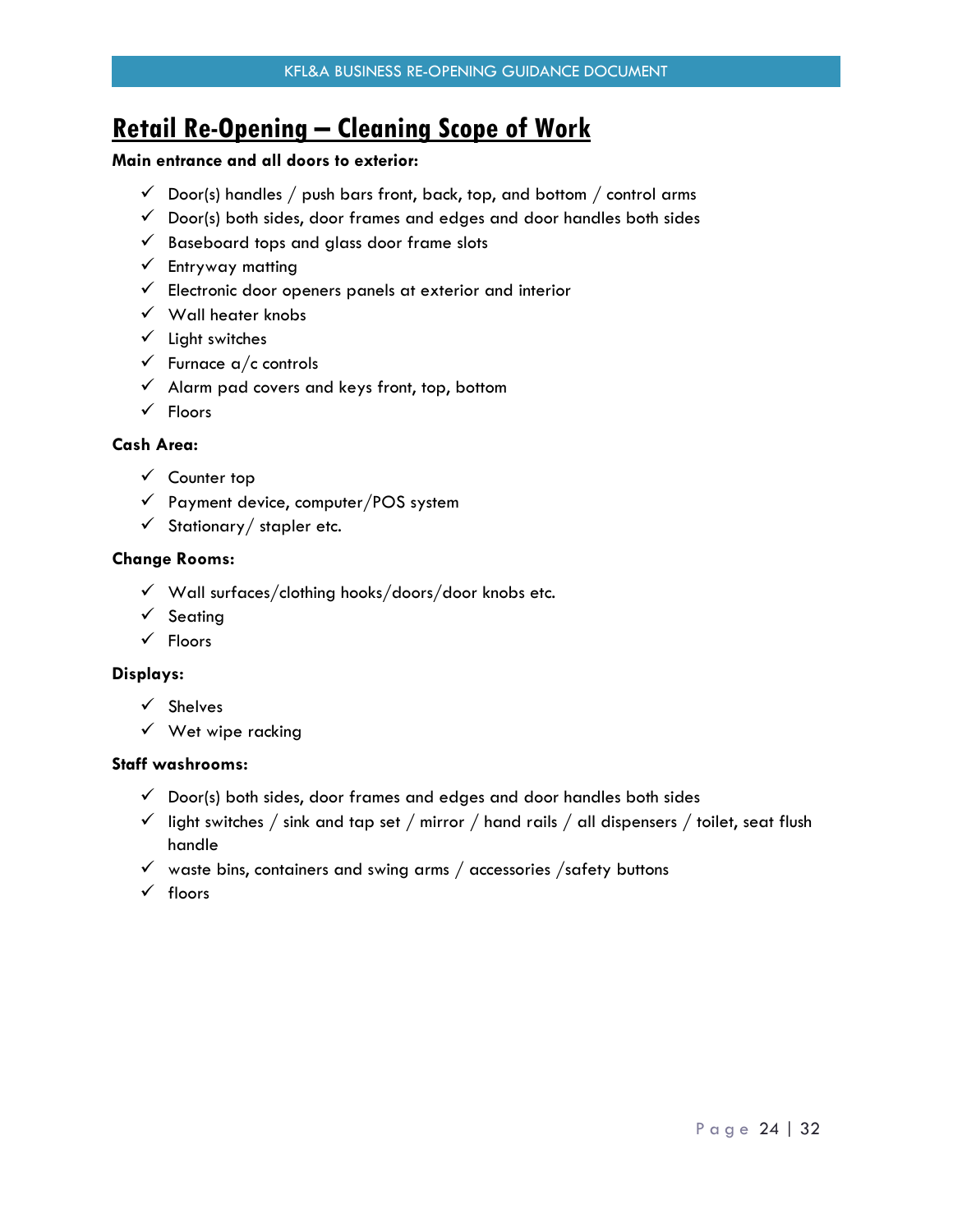## **Retail Re-Opening – Cleaning Scope of Work cont'd**

#### **Manager office space:**

- $\checkmark$  Door(s) both sides, door frames and edges and door handles both sides / all light switches / desktops / chairs complete / telephone sets / keyboards / screens / items on desk / pictures / tops of cabinets / cabinet fronts and door handles
- $\checkmark$  floors / carpet
- $\checkmark$  window sill / shelving unit's / file cabinets
- $\checkmark$  garbage and recycling bins
- $\checkmark$  floors / carpet

#### **General Public Areas:**

- $\checkmark$  All baseboards / chair rails
- $\checkmark$  light switches / A/C controls / alarm panels
- $\checkmark$  Floors / carpet

#### **NOTES**:

• Please ensure all staff involved in cleaning procedures are properly trained on the use and care of personal protective equipment (PPE).

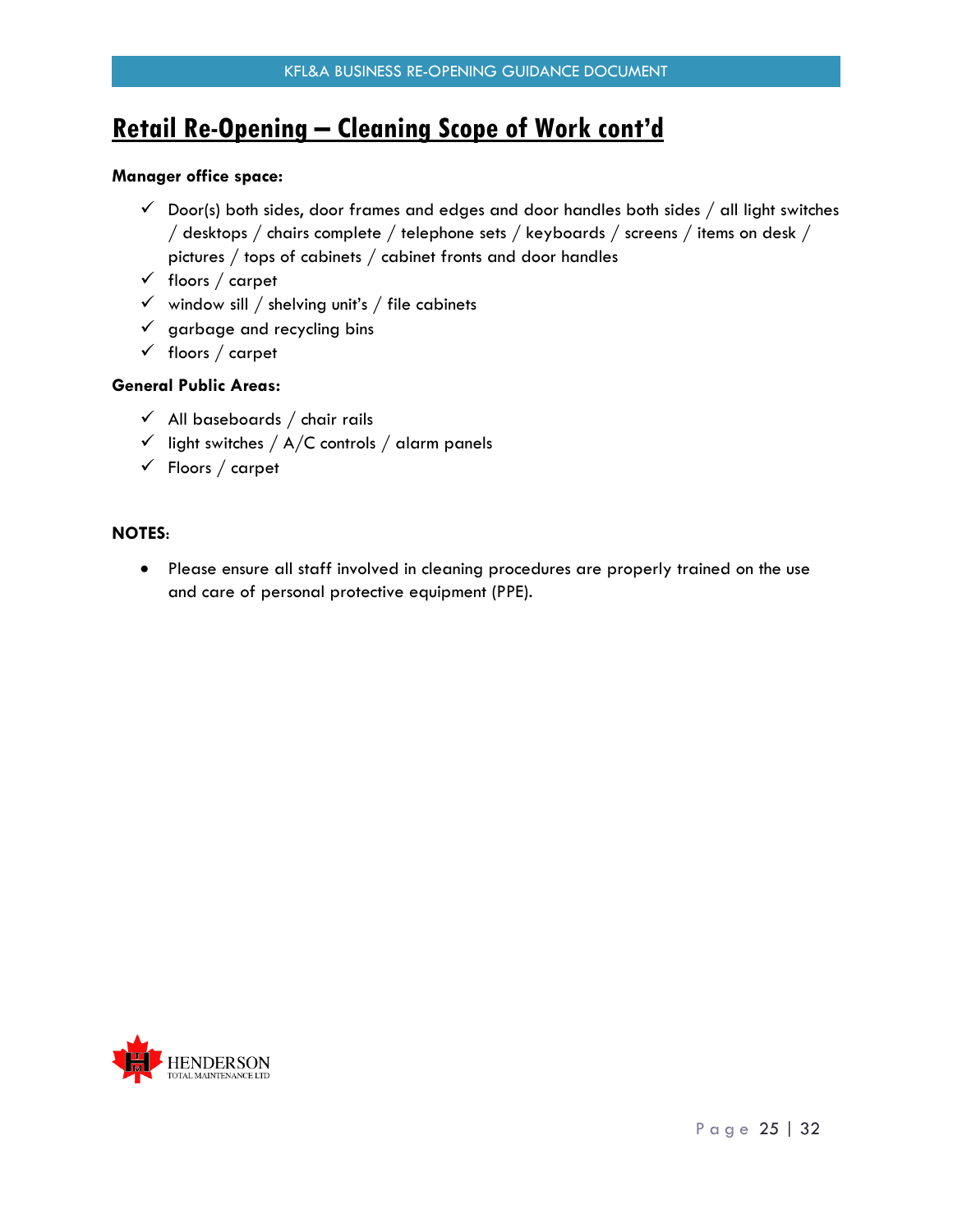## <span id="page-25-0"></span>**Community Space Re-Opening – Cleaning Scope of Work**

#### **Main entrance and all doors to exterior:**

- $\checkmark$  Door(s) handles / push bars front, back, top, and bottom / control arms
- $\checkmark$  Door(s) both sides, door frames and edges and door handles both sides
- $\checkmark$  Baseboard tops and glass door frame slots
- $\checkmark$  Entryway matting
- $\checkmark$  Electronic door openers panels at exterior and interior
- $\checkmark$  Wall heater knobs
- $\checkmark$  Light switches
- $\checkmark$  Furnace a/c controls
- $\checkmark$  Alarm pad covers and keys front, top, bottom
- $\checkmark$  Floors

#### **Staff/Public washrooms:**

- $\checkmark$  Door(s) both sides, door frames and edges and door handles both sides
- $\checkmark$  light switches / sink and tap set / mirror / hand rails / all dispensers / toilet, seat flush handle
- $\checkmark$  waste bins, containers and swing arms / accessories /safety buttons
- $\checkmark$  floors

#### **Office space:**

- $\checkmark$  Door(s) both sides, door frames and edges and door handles both sides  $/$  all light switches / desktops / chairs complete / telephone sets / keyboards / screens / items on desk / pictures / tops of cabinets / cabinet fronts and door handles
- $\checkmark$  floors / carpet
- $\checkmark$  window sill / shelving unit's / file cabinets
- $\checkmark$  garbage and recycling bins
- $\checkmark$  floors / carpet

#### **General Public Areas:**

- $\checkmark$  All baseboards / chair rails
- $\checkmark$  light switches / A/C controls / alarm panels
- $\checkmark$  Floors / carpet
- $\checkmark$  Seating/Table tops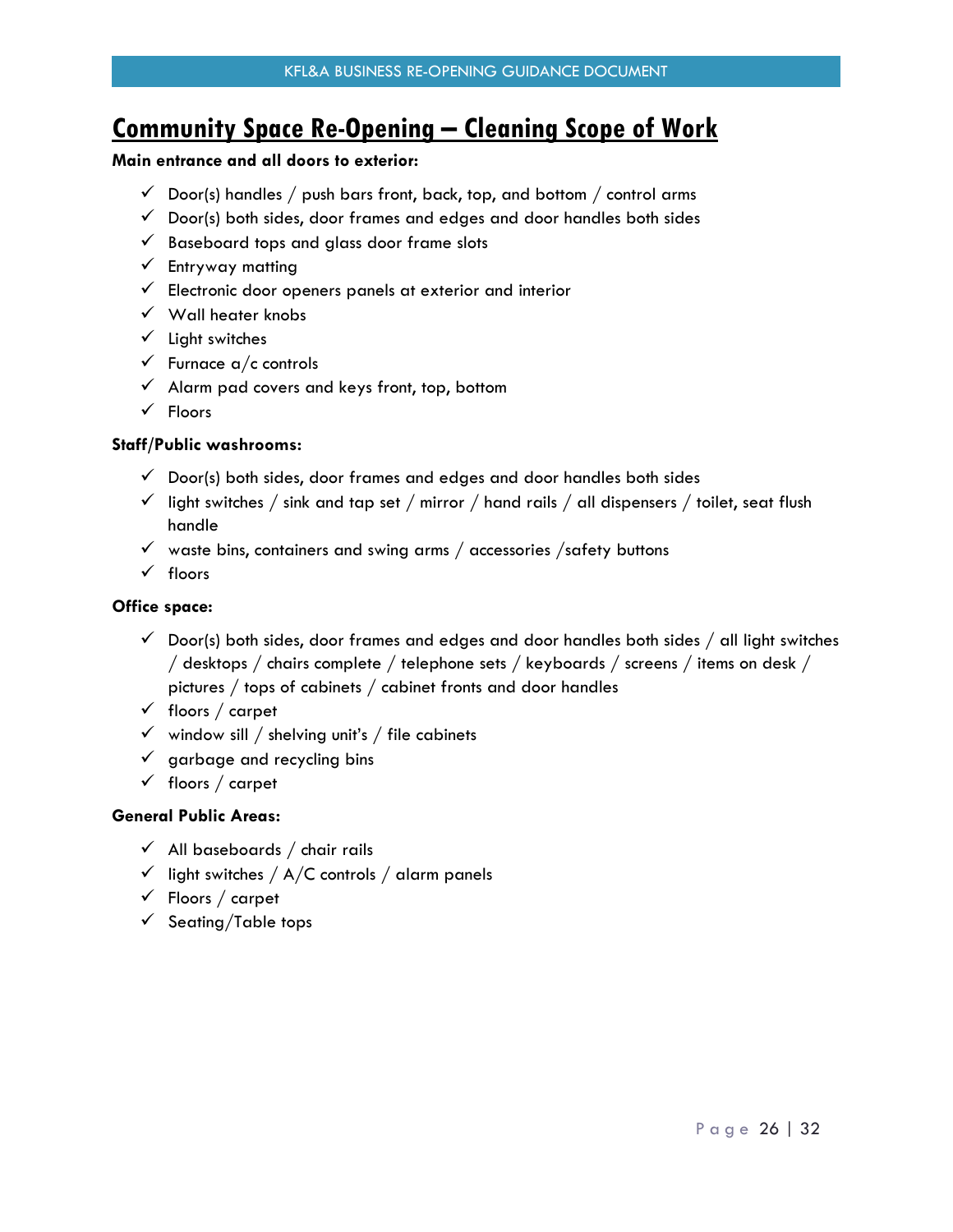### <span id="page-26-0"></span>**Community Space Re-Opening – Cleaning Scope of Work cont'd**

#### **Kitchen:**

- $\checkmark$  Swing door(s) both sides, door frames and edges and sight window both sides
- $\checkmark$  all light switches
- $\checkmark$  table tops / counters / serve shelves / fridge door faces, frames and handles / Prep area counters / dishwasher enclosure / freezer door faces, frames and handles
- $\checkmark$  storage room door faces, frames and handles / cook area counters / oven and stove knobs
- $\checkmark$  Prep knives / condiment shakers
- $\checkmark$  telephone set
- $\checkmark$  floors and mats
- $\checkmark$  garbage and recycling bins

**Please note** \*Dishes / glasses / cutlery can all be run through dishwasher at highest temperature setting and replaced after disinfection takes place\*

#### **NOTES**:

 Please ensure all staff involved in cleaning procedures are properly trained on the use and care of personal protective equipment (PPE).

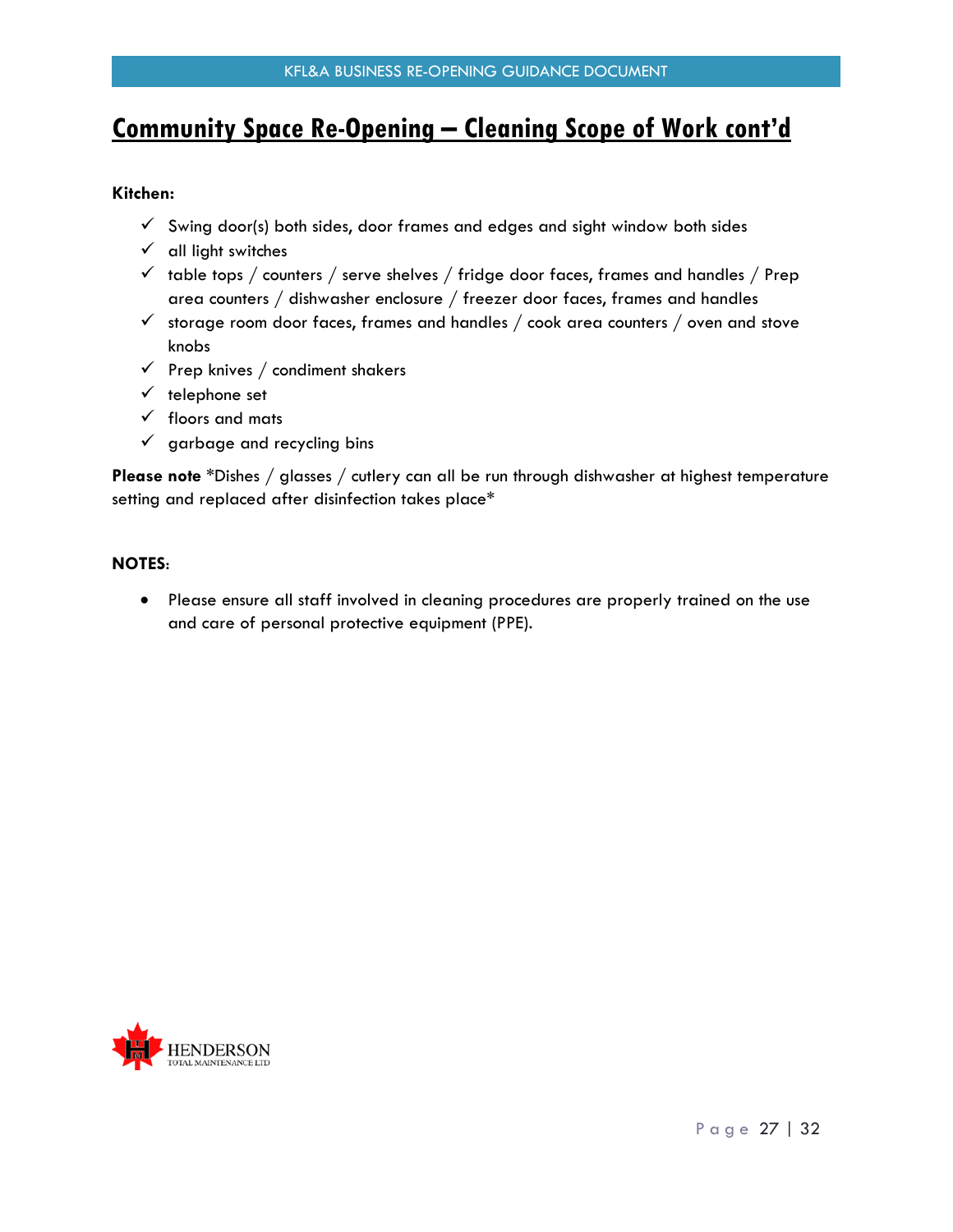**Appendix B**

# <span id="page-27-1"></span><span id="page-27-0"></span>**Personal Protective Equipment Use**

<span id="page-27-2"></span>**& Transmission Reduction Measures**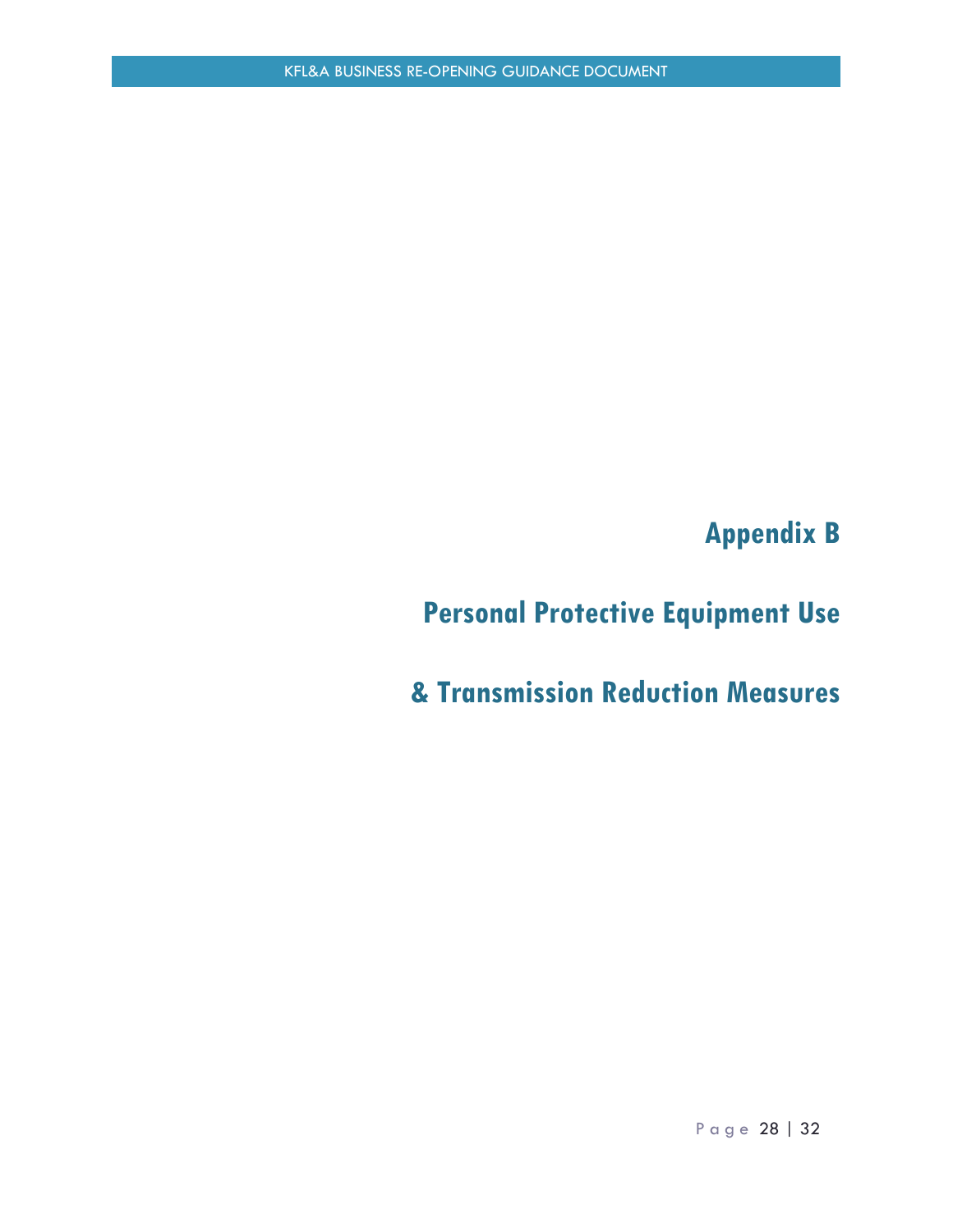### **Personal Protective Equipment**

Personal protective equipment (PPE) for cleaning procedures should be selected based on the results of a situation/site risk assessment. This includes taking into consideration the duration of business closure, the likelihood of exposure and the activities or work practices being performed.

Where PPE is to be worn, workers must receive training on and demonstrate an understanding of:

- $\checkmark$  When to use PPE
- $\checkmark$  What PPE is necessary
- $\checkmark$  What are the limitations of their PPE
- $\checkmark$  How to properly don (put on) and doff (take off) PPE in a manner to prevent self and environmental contamination
- $\checkmark$  How to properly dispose of disposable PPE
- $\checkmark$  How to properly clean, decontaminate, and maintain reusable PPE after and between uses.

### **Cleaning where an establishment has been closed to the public for at least 14 days**

Protective measures beyond those employed for regular cleaning is not required. However, adding enhanced measures is a great way to prevent or reduce the possible transmission of COVID-19, as well as to develop greater confidence for re-entry by your staff and the public. The use of cloth/fabric or 3-ply type masks helps in preventing accidental transfer of droplets from the wearer to other individuals within close proximity. The use of cloth or fabric face masks does not qualify as PPE, however, is strongly encouraged as a transmission reduction measure.

Although they may not be warranted, additional options for further worker protection are:

- Eye protection or face shield;
- Disposable gown or covering;
- Gloves; and
- Shoe covers.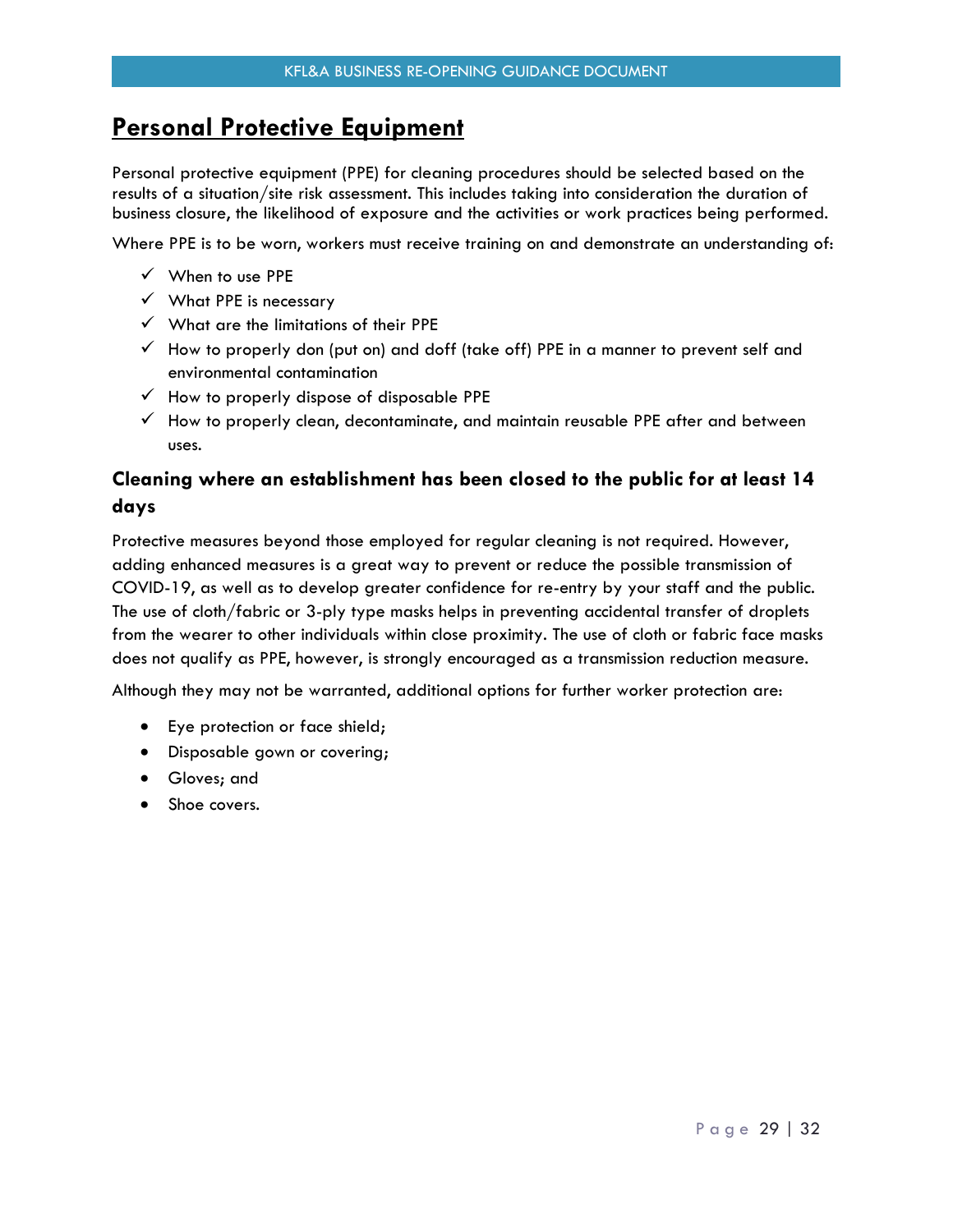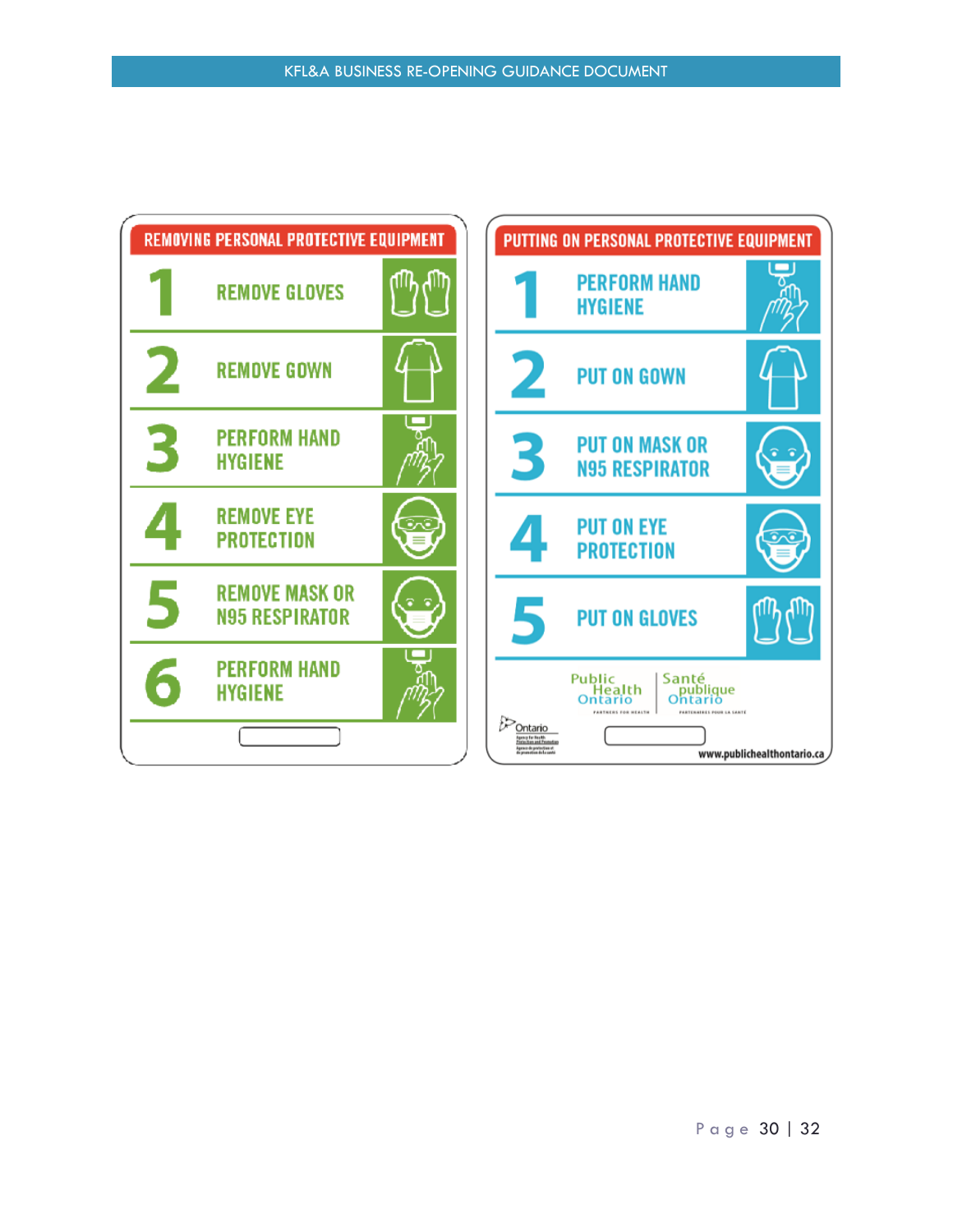**Appendix C** 

# <span id="page-30-1"></span><span id="page-30-0"></span>**KFL&A Community Business Partner Contacts**